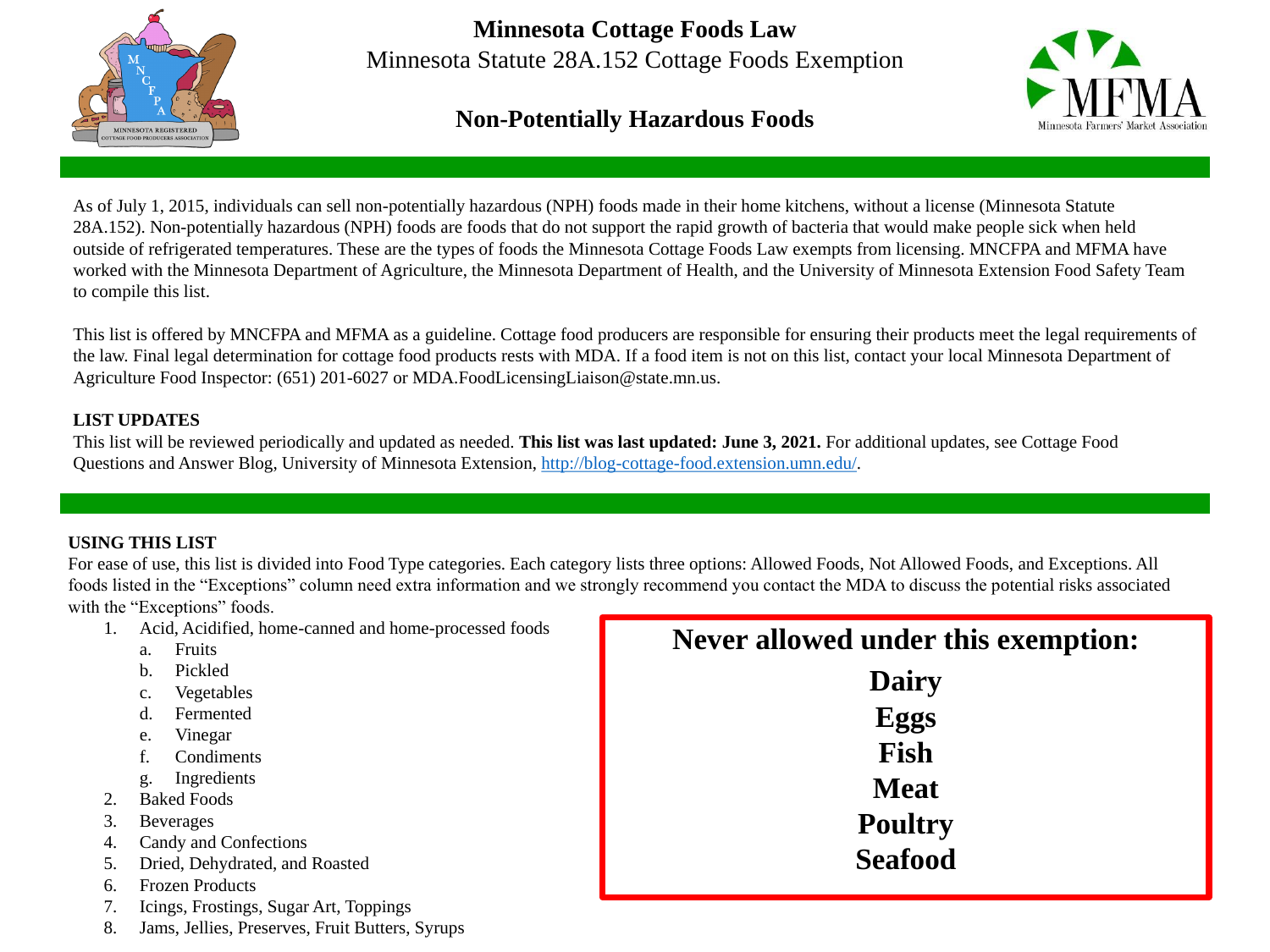#### **pH REQUIREMENT**

You have to test the pH of acidified and fermented foods. In order to do that, you will need a pH meter and calibration solutions. There are numerous kits available on the market. See Buying and Purchasing and Using a pH Meter, University of Wisconsin, [https://foodsafety.wisc.edu/assets/pdf\\_Files/What\\_is\\_pH.pdf.](https://foodsafety.wisc.edu/assets/pdf_Files/What_is_pH.pdf)

For home-canned acidified products, test pH 24 hours after processing. For fermented products, test pH upon completion of the fermentation process. Record the pH value in your records, along with the recipe source, date and quantity of the batch. Download the University of Minnesota Extension's pH Testing Record.<https://extension.umn.edu/food-safety/food-entrepreneurs>. On the label, write the date you produced the product.

#### **LAB-TESTED RECIPES FOR ACID, ACIDIFIED, FERMENTED FOODS**

There are hundreds of research-tested recipes available for the canned and fermented products in this list. If you use a non-standardized recipe or if altering a standardized recipe, you must have the product tested by a lab to validate NPH status pH ( $\leq$ 4.6) or water activity ( $\leq$ 0.85). Keep lab results as documentation. See the Appendix at the end of this sheet for resources and testing labs.

**Index:**

#### **1. ACID, ACIDIFIED, HOME-CANNED AND HOME-PROCESSED**

|                                                          | Page 3             |
|----------------------------------------------------------|--------------------|
|                                                          | $\_\$ {Page\ 4}    |
| $\blacksquare$                                           | Page 5             |
| $\qquad \qquad \blacksquare$                             | Page $6$           |
| $\blacksquare$                                           | Page $7-8$         |
| $\blacksquare$                                           | Page 9             |
| □ 2. BAKED FOODS<br><u> □ 2. BAKED FOODS</u>             | Page 10-12         |
| □ 3. BEVERAGES                                           |                    |
| □ 4. CANDY AND CONFECTIONS                               | Page 14            |
|                                                          | Page 15-16         |
| □ 6. FROZEN ITEMS                                        | Page 17            |
|                                                          |                    |
| □ 8. JAMS, JELLIES, PRESERVES, FRUIT BUTTERS, & SYRUPS   | Page 20            |
|                                                          | $\epsilon$ Page 21 |
| ❖ REQUIREMENTS AT-A-GLANCE<br>← REQUIREMENTS AT-A-GLANCE | Page 22-23         |
| ❖ APPENDIX                                               | Page 24-25         |

| Page 3            |
|-------------------|
| <b>Page 4</b>     |
| Page 5            |
| Page 6            |
| <b>Page 7-8</b>   |
| Page 9            |
| <b>Page 10-12</b> |
| Page 13           |
| Page 14           |
| <b>Page 15-16</b> |
| Page 17           |
| Page 18-19        |
| Page 20           |
| Page 21           |
| Page 22-23        |
| Page 24-25        |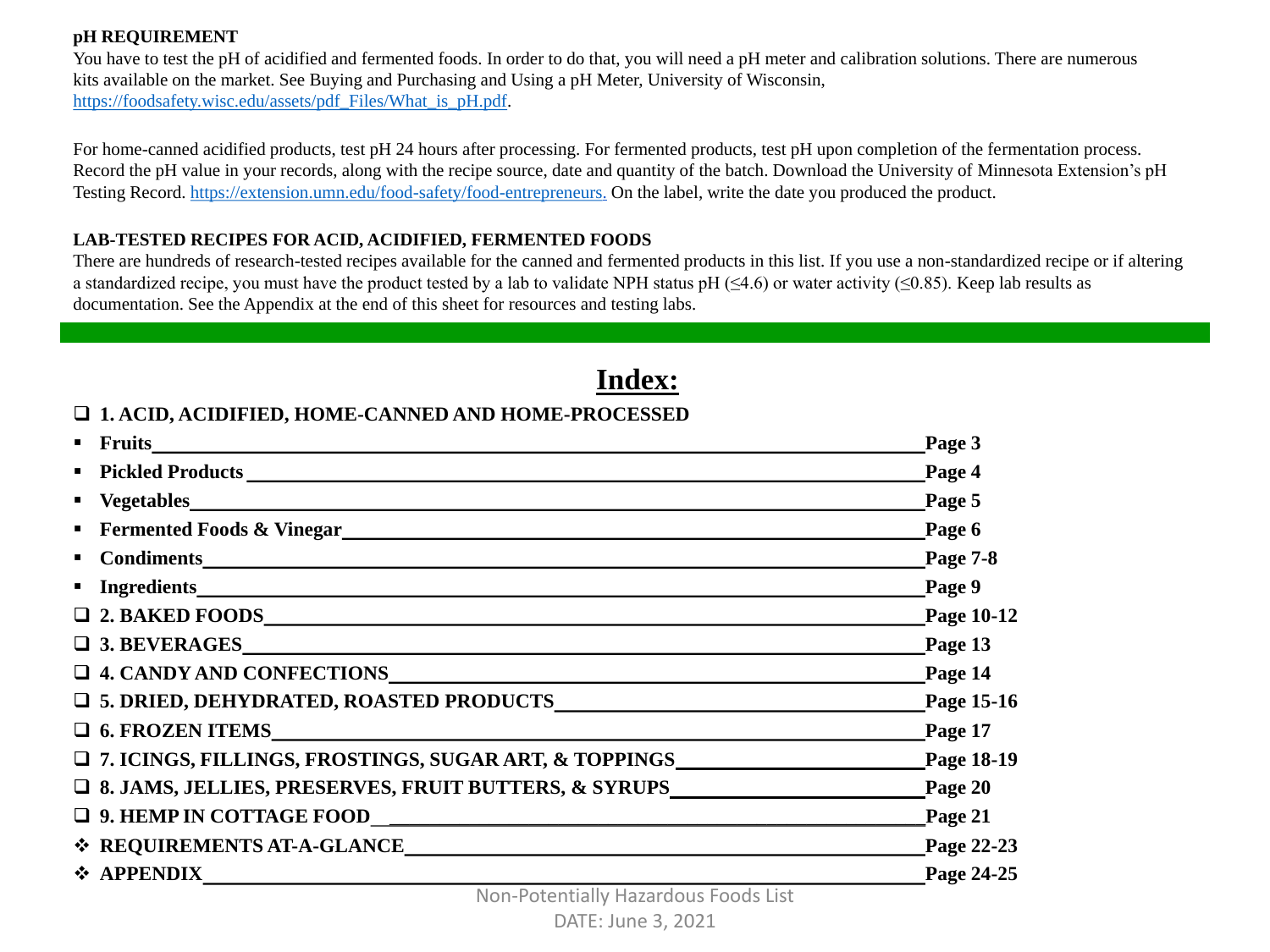• Fruit ciders, fruit juices, including tomato: Allowed, if final product meets the pH criteria and are home-canned or pasteurized (heat juice to 160 degrees F for 6 seconds while stirring constantly). • Home-canned acidified or pickled bananas, figs, melons i.e. cantaloupe, honeydew, watermelon using a standardized recipe or lab results verifying it meets final product pH  $\leq$  4.6.

| <b>Food Type</b> | <b>Allowed</b>                                                                                                                                                                                                                                                                                                                                                                                                                                                                                                                                     | <b>Not-Allowed</b>                                                                                                                                                                                                                                                                                                                                                                                                                                                                                                                                                  |
|------------------|----------------------------------------------------------------------------------------------------------------------------------------------------------------------------------------------------------------------------------------------------------------------------------------------------------------------------------------------------------------------------------------------------------------------------------------------------------------------------------------------------------------------------------------------------|---------------------------------------------------------------------------------------------------------------------------------------------------------------------------------------------------------------------------------------------------------------------------------------------------------------------------------------------------------------------------------------------------------------------------------------------------------------------------------------------------------------------------------------------------------------------|
| <b>Fruits</b>    | Fruits that have an equilibrium<br>pH value of $\leq$ 4.6 and heat-treated<br>to kill vegetative cells.<br>Examples, including but not<br>limited to:<br>Apples<br>Applesauce<br>Apricots<br><b>Berries</b><br><b>Cherries</b><br>Cranberries<br><b>Cranberry</b> sauce<br>Figs, acidified<br>Fruit based chutneys<br>Fruit ciders<br>Fruit juices<br>Fruit puree<br>Fruit salsas<br>Grapefruit<br>Grapes<br>Mangoes, green<br>Mixed fruit cocktail<br><b>Nectarines</b><br>Oranges<br>Papaya<br>Peaches<br>Pears<br>Pineapple<br>Plums<br>Rhubarb | Non-acidified home-canned<br>bananas, figs, melons <i>i.e.</i><br>cantaloupe, honeydew,<br>watermelon.<br>Final product $pH > 4.6$<br>Elderberry juice or syrup (no<br>approved methods),<br>elderberries are a low acid<br>berry https://bit.ly/2F2S4N7<br>Raw, un-canned and<br>unpasteurized juice or cider,<br>fruit or vegetables, are not<br>allowed because it requires<br>refrigeration for safety; thus<br>requiring a license. Contact<br>MDA at 651-201-6027 or<br>MDA.FoodLicensingLiaison<br>$@$ state mn.us with questions<br>on obtaining licensure. |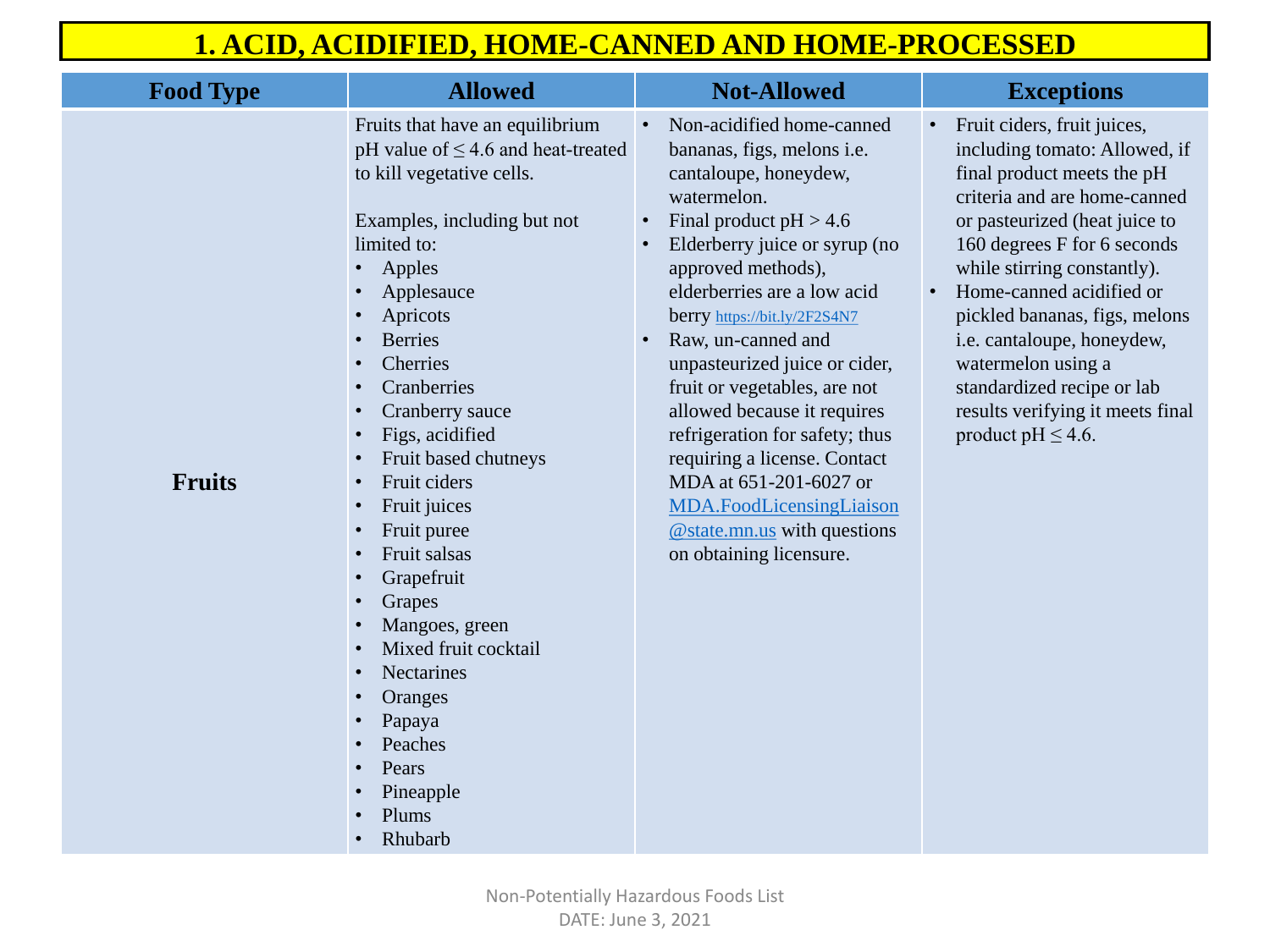| <b>Food Type</b>        | <b>Allowed</b>                                                                                                                                                                                                                                                                                                                                                                                                                                                                                                          | <b>Not-Allowed</b>                                                                                                                                                                                                                                                                                                                                                             | <b>Exceptions</b> |
|-------------------------|-------------------------------------------------------------------------------------------------------------------------------------------------------------------------------------------------------------------------------------------------------------------------------------------------------------------------------------------------------------------------------------------------------------------------------------------------------------------------------------------------------------------------|--------------------------------------------------------------------------------------------------------------------------------------------------------------------------------------------------------------------------------------------------------------------------------------------------------------------------------------------------------------------------------|-------------------|
| <b>Pickled Products</b> | Pickled products that have an<br>equilibrium $pH \leq 4.6$ and heat-<br>treated to kill vegetative cells.<br>Examples, including but not<br>limited to:<br>Pickled asparagus<br>Pickled beets<br>Pickled cantaloupe<br>Pickled carrots<br>Pickled chow chow relish<br>Pickled corn relish<br>Pickled green, yellow beans<br>(Dilly Beans)<br>Pickled green tomatoes<br>Pickled okra<br>Pickled relish<br>Pickled summer yellow squash<br>Pickled three-bean salad<br>Pickled watermelon rinds<br>Pickles, sweet or dill | Pickled radishes, there are no<br>tested recipes from reliable<br>resources for canning pickled<br>radishes with water bath<br>canning or pressure canning.<br>Pickled bison<br>$\bullet$<br>Pickled eggs<br>$\bullet$<br>Pickled fish<br>$\bullet$<br>Pickled meats<br>$\bullet$<br>Pickled seafood<br>$\bullet$<br>Refrigerator pickled products<br>Final product $pH > 4.6$ |                   |

|                 | <b>Exceptions</b> |
|-----------------|-------------------|
| $\overline{O}$  |                   |
| $\mathbf{d}$    |                   |
| $\frac{1}{2}$ . |                   |
|                 |                   |
|                 |                   |
| $\mathsf{ts}$   |                   |
|                 |                   |
|                 |                   |
|                 |                   |
|                 |                   |
|                 |                   |
|                 |                   |
|                 |                   |
|                 |                   |
|                 |                   |
|                 |                   |
|                 |                   |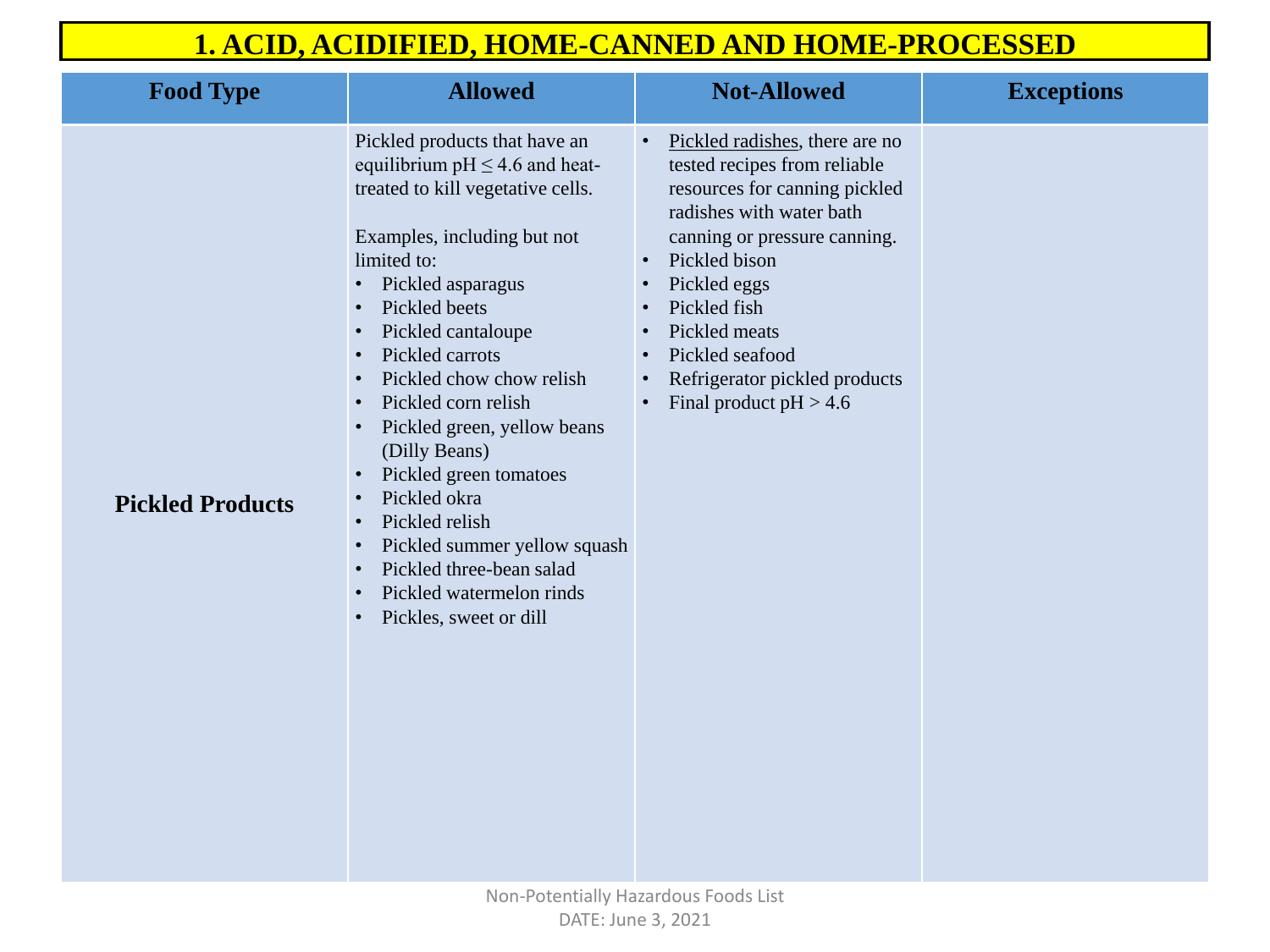| <b>Food Type</b>  | <b>Allowed</b>                                                                                                                                                                                                                                                                                                                                                                                                                                                | <b>Not-Allowed</b>                                                                                                                                                                                                                                                                             |
|-------------------|---------------------------------------------------------------------------------------------------------------------------------------------------------------------------------------------------------------------------------------------------------------------------------------------------------------------------------------------------------------------------------------------------------------------------------------------------------------|------------------------------------------------------------------------------------------------------------------------------------------------------------------------------------------------------------------------------------------------------------------------------------------------|
| <b>Vegetables</b> | Vegetables acidified and have an<br>equilibrium $pH \leq 4.6$ and heat-<br>treated to kill vegetative cells.<br>Examples, including but not<br>limited to:<br><b>Bloody Mary Mix</b><br><b>Minnesota Tomato Mixture</b><br>Tomatoes, acidified with<br>bottled lemon juice, citric acid<br>or vinegar.<br>Tomatillos, acidified<br>Tomato juice, acidified<br>Tomato paste with citric acid<br>Tomato sauce, acidified<br>Vegetable juice blend,<br>acidified | Frozen vegetables<br>$\bullet$<br>Pesto<br>$\bullet$<br>Hummus<br>$\bullet$<br>Home-canned low-acid foods:<br>$\bullet$<br>fish, meat, poultry, vegetables,<br>soups, stews, and<br>legumes/pulses, i.e.<br>Chickpeas, lentils, dry peas<br>and beans<br>Final product $pH > 4.6$<br>$\bullet$ |

A high acid level (pH  $\leq$  4.6) prevents the growth of Clostridium botulinum bacteria, which causes botulism. Because many factors affect the acidity level of tomatoes, USDA recommends adding acid to all home-canned tomatoes and tomato products. See UMN Extension's article: [https://extension.umn.edu/preserving-and-](https://extension.umn.edu/preserving-and-preparing/canning-tomato-products-safety-guidelines)

preparing/canning-tomato-productssafety-guidelines.

## **1. ACID, ACIDIFIED, HOME-CANNED AND HOME-PROCESSED**

#### $$

 $les,$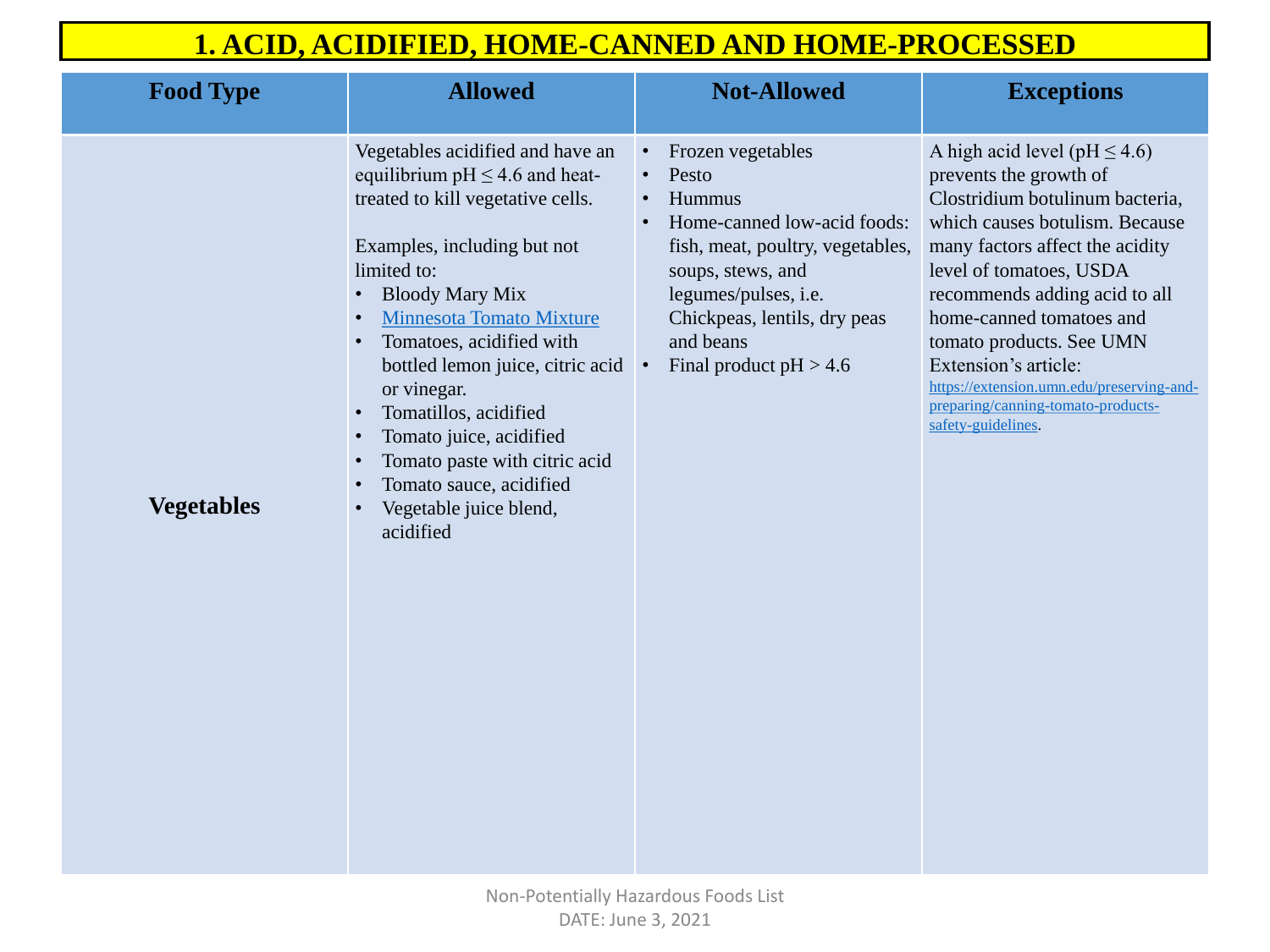

| <b>Food Type</b>       | <b>Allowed</b>                                                                                                                                                                                                                                                                                                                                                                                                                                                              | <b>Not-Allowed</b>                                                                                                                                                                                                                                                                                                                                                                                                                                                                                                                                                       |
|------------------------|-----------------------------------------------------------------------------------------------------------------------------------------------------------------------------------------------------------------------------------------------------------------------------------------------------------------------------------------------------------------------------------------------------------------------------------------------------------------------------|--------------------------------------------------------------------------------------------------------------------------------------------------------------------------------------------------------------------------------------------------------------------------------------------------------------------------------------------------------------------------------------------------------------------------------------------------------------------------------------------------------------------------------------------------------------------------|
| <b>Fermented Foods</b> | Fermented fruit, vegetables,<br>pickles, sauerkraut, which have<br>an equilibrium pH value of $\leq 4.6$ .<br>Examples, including but not<br>limited to:<br>Kimchi<br>$\bullet$<br>Pickles<br>$\bullet$<br>Sauerkraut<br>$\bullet$<br>Water Kefir soda<br>$\bullet$<br>Kombucha with alcohol<br>$\bullet$<br>content not more than one-half<br>of one percent by volume<br>Sourdough starter culture<br>$\bullet$<br>fermented to $\leq$ 4.6 verified by<br>home pH testing | Black garlic $-$ production of<br>black garlic is an oxidation $\&$<br>crystallization process, not a<br>fermentation process. No<br>research-tested methods to<br>safely make black garlic at<br>home. More information on<br>black garlic can be seen here:<br>https://bit.ly/3vDbqgK<br>Fermented eggs, fish, meats,<br>$\bullet$<br>poultry & seafood.<br>Fermented products requiring<br>refrigeration for food safety<br>Fermented products with<br>$\bullet$<br>alcohol content greater than<br>one-half of one percent by<br>volume.<br>Final product $pH > 4.6$ |

## **1. ACID, ACIDIFIED, HOME-CANNED AND HOME-PROCESSED**

| <b>Food Type</b> | <b>Allowed</b>                                                               | <b>Not-Allowed</b>                                            | <b>Exceptions</b> |
|------------------|------------------------------------------------------------------------------|---------------------------------------------------------------|-------------------|
| Vinegar          | Vinegar and infused vinegars with •<br>an equilibrium pH value of $\leq 4.6$ | Final product $pH > 4.6$<br>• Oil based flavored vinaigrettes |                   |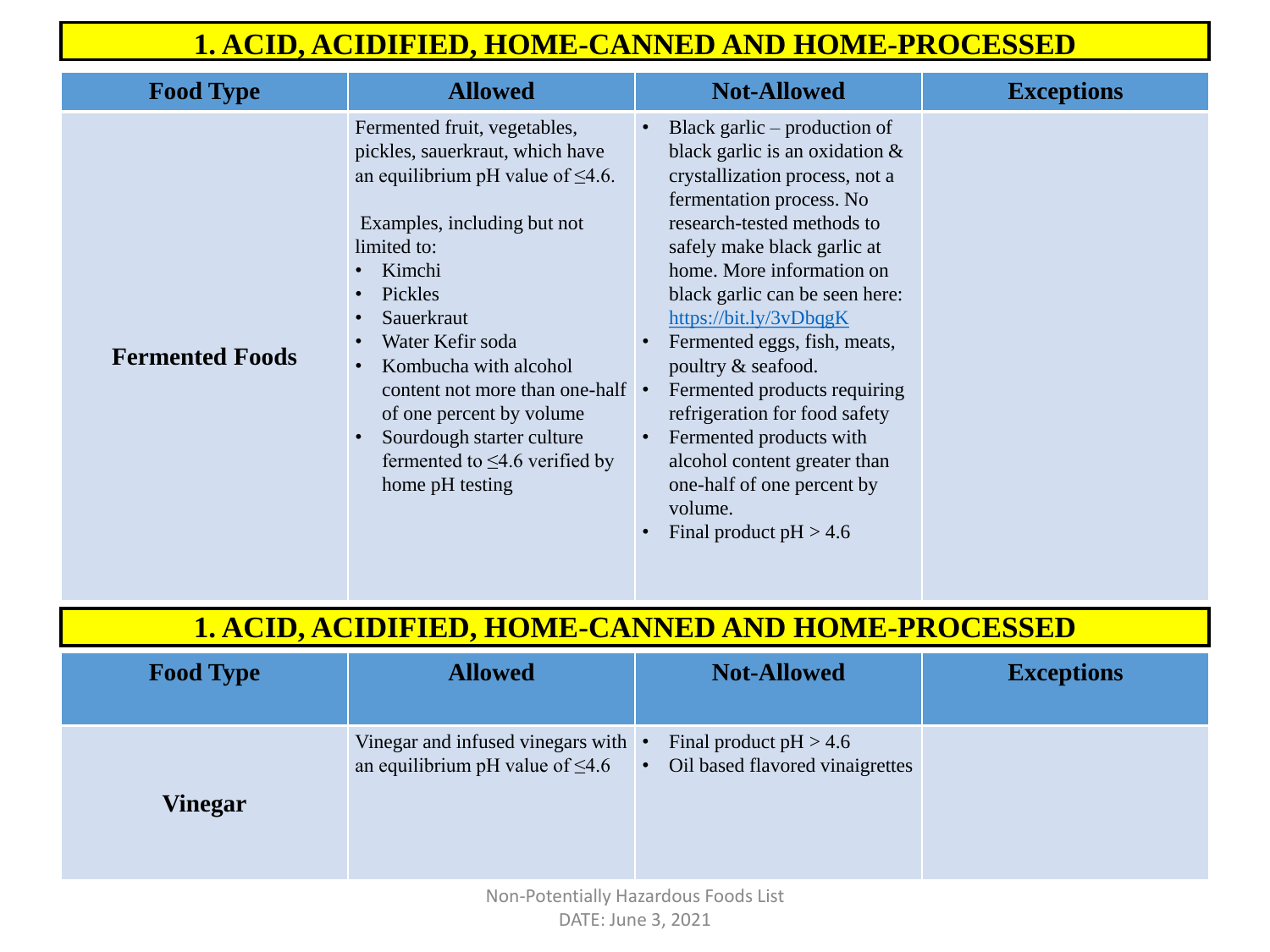| ıts                     | Honey: Plain honey or             |
|-------------------------|-----------------------------------|
|                         | creamed honey harvested from      |
|                         | your land or land you rent is     |
|                         | considered product of the farm    |
|                         | and is excluded from any          |
|                         | licensing. However, if you        |
|                         | flavor with non-potentially       |
|                         | hazardous ingredients like        |
|                         | cinnamon or ground vanilla, it    |
|                         | would be a cottage food.          |
| $\overline{\text{e}}$ s | Bacon as an ingredient:           |
|                         | Commercially prepared shelf       |
|                         | stable bacon added to sauces is   |
|                         | allowed. The BBQ sauce must       |
|                         | consist of less than 2% by        |
| ue                      | weight of cooked bacon. Final     |
|                         | product pH must have an           |
|                         | equilibrium of $\leq 4.6$ .       |
|                         | <b>Ball preserving has tested</b> |
|                         | recipes for a home canned         |
| 20                      | chocolate cranberry sauce and     |
|                         | a chocolate raspberry sauce       |
|                         | safe for water bath canning.      |
|                         | See                               |
|                         | https://www.freshpreserving.com/. |
|                         | Packaged sweet dessert sauces     |
|                         | (not home canned), like           |
|                         | caramel and chocolate, with a     |
|                         | water activity $\leq 0.85$ are    |
|                         | allowed. Refrigerate or freeze    |
|                         | the product for quality.          |
|                         |                                   |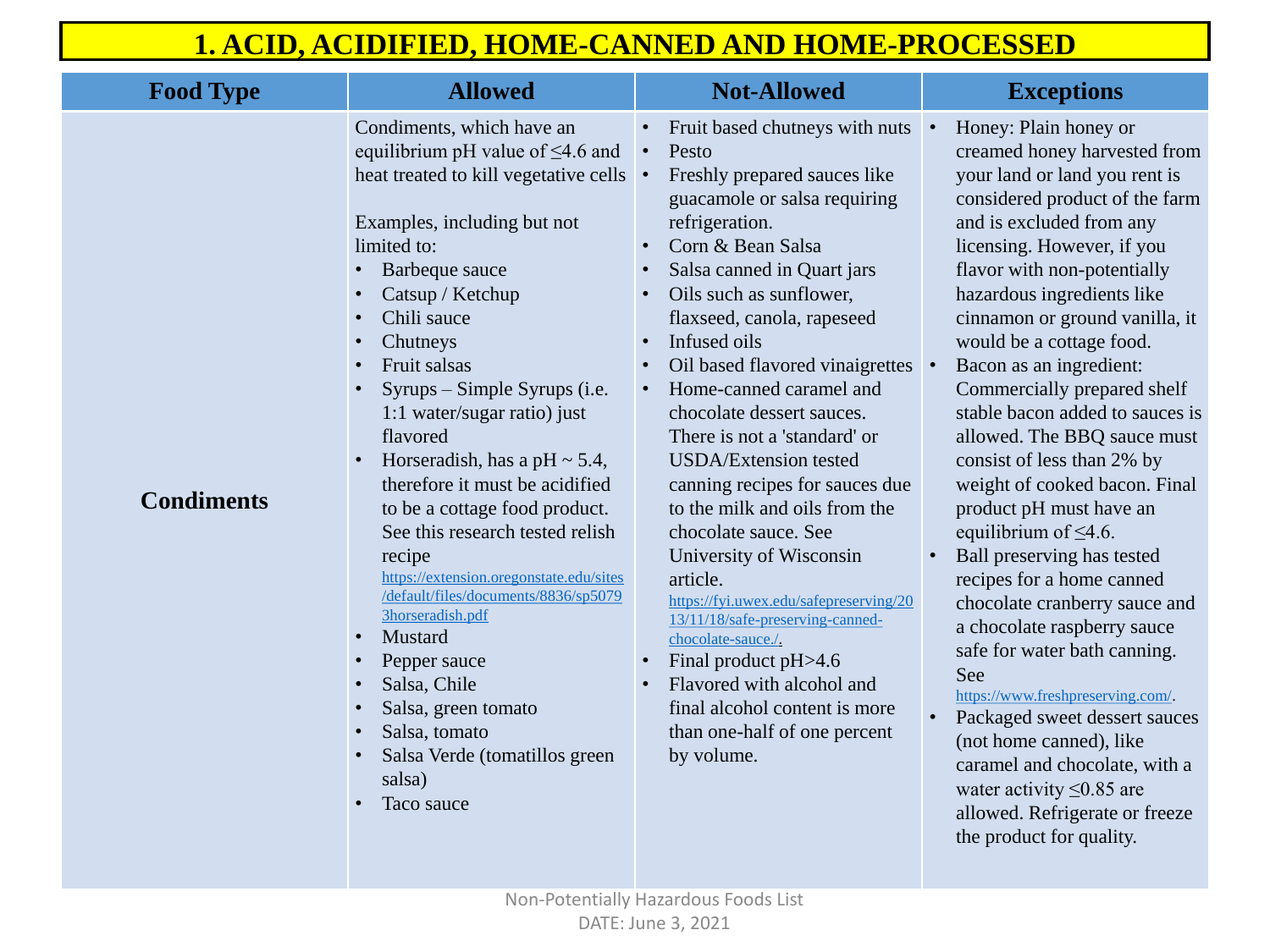| <b>Food Type</b>           | <b>Allowed</b>                                                                                                          | <b>Not-Allowed</b>                                                                                                                              |
|----------------------------|-------------------------------------------------------------------------------------------------------------------------|-------------------------------------------------------------------------------------------------------------------------------------------------|
| <b>Condiments</b><br>Cont. | Flavored with alcohol. Final<br>$\bullet$<br>alcohol content must be less<br>than one-half of one percent<br>by volume. | Coffee Syrups – low acid<br>$\bullet$ .<br>food. No approved research-<br>tested canning recipes for<br>canning/bottling coffee syrup<br>exist. |
|                            |                                                                                                                         |                                                                                                                                                 |

• A hot-fill-hold process may be used instead of boiling water or steam canning for some acidified products like salsa and sauces that have a pH of 4.1 or lower, a smooth consistency and a pre-cook step. Monitoring time, temperature and pH is critical to assure the destruction of *E. coli*, *Salmonella* and *Listeria*. These resources provide instruction and processing time/temperatures for the hotfill-hold thermal process method.

- [Choosing a Hot-Fill-Hold](https://foodsafety.wisc.edu/assets/Choosing a Hot.pdf) Process for Acidified Foods, University of Wisconsin.
- Use of Linear Models for Thermal Processing of [Acidified Food with a pH of](https://foodsafety.wisc.edu/business_food/files/Lethality_TimeTemp.pdf)  4.1 or below. Food Protection Trends. 2010 Vol. 30, No. 5. P. 268-272.

## **1. ACID, ACIDIFIED, HOME-CANNED AND HOME-PROCESSED**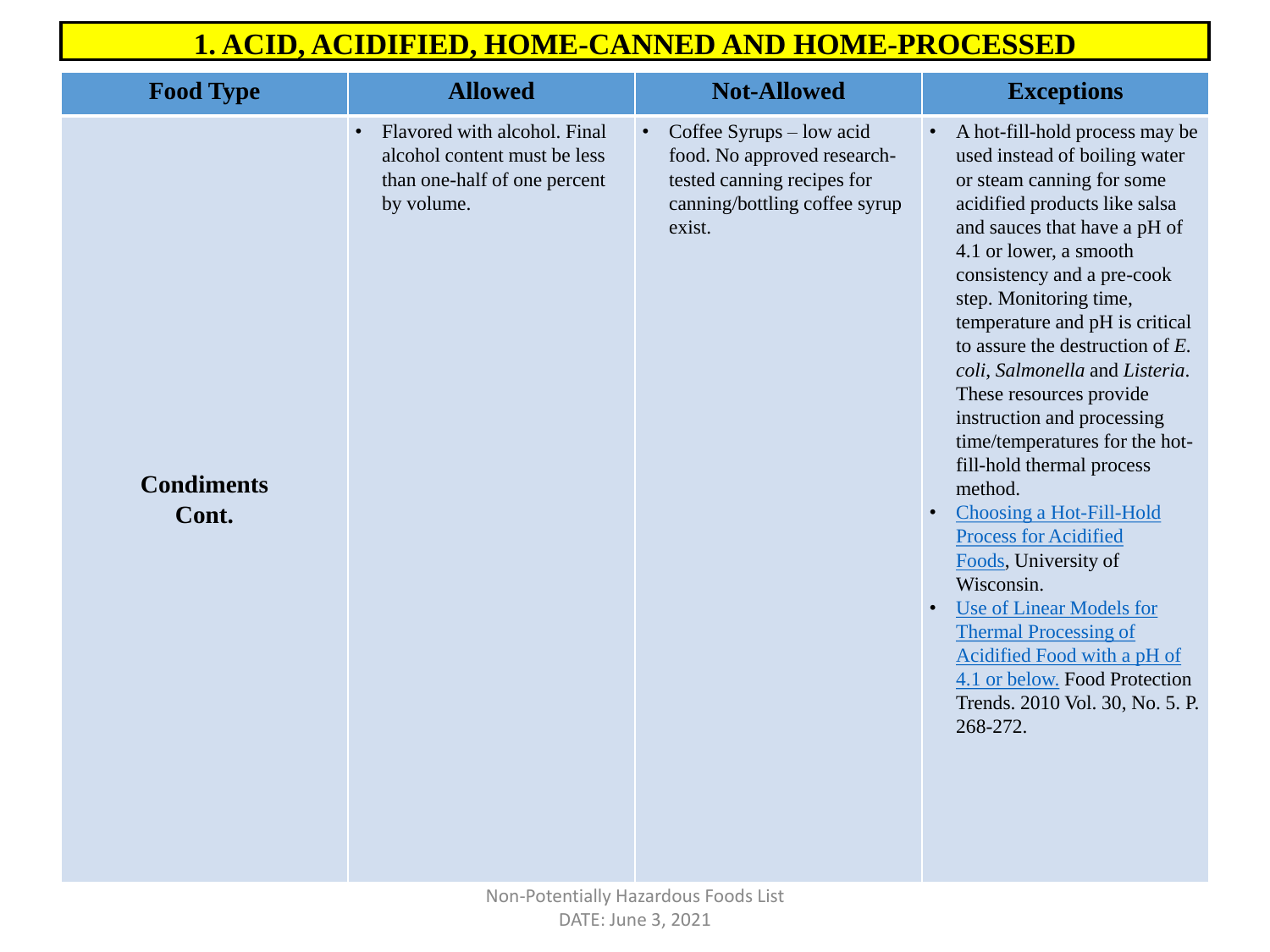| <b>Food Type</b>                                                                          | <b>Allowed</b>                                                                                                                                                                                                                                                                                                                                                                                                                                                                                                                                                    | <b>Not-Allowed</b>                                                                                                                                                                                                                                                                                                                                                                                                                                                                                          |
|-------------------------------------------------------------------------------------------|-------------------------------------------------------------------------------------------------------------------------------------------------------------------------------------------------------------------------------------------------------------------------------------------------------------------------------------------------------------------------------------------------------------------------------------------------------------------------------------------------------------------------------------------------------------------|-------------------------------------------------------------------------------------------------------------------------------------------------------------------------------------------------------------------------------------------------------------------------------------------------------------------------------------------------------------------------------------------------------------------------------------------------------------------------------------------------------------|
| Ingredients<br><b>Jarred/Packaged Pie,</b><br><b>Cake Fillings and</b><br><b>Toppings</b> | Final product has an equilibrium<br>pH value of $\leq$ 4.6 or water activity<br>value of $\leq$ 0.85 and heat treated to<br>kill vegetative cells.<br>Examples, including but not<br>limited to:<br>Fruit toppings like peach,<br>sweet cherry<br>Pie filling (thickened with<br>$\bullet$<br>ClearJel <sup>®</sup> or Thermflo <sup>®</sup> ):<br>apple, blueberry, cherry,<br>peach, green tomato<br>Lemon or lime curd<br>$\bullet$<br>Flavored with alcohol. Final<br>$\bullet$<br>alcohol content must be less<br>than one-half of one percent<br>by volume. | Pie fillings with tapioca, starch<br>or flour added before canning<br>Mincemeat pie filling<br>Mole paste<br>Pineapple, orange, raspberry,<br>rhubarb, etc. curd (only lemon<br>or lime curd has a safe<br>research tested home canning<br>method)<br>Lemon or lime curd flavored<br>with ginger or herbs like<br>thyme.<br>Final product $pH > 4.6$ or<br>water activity $> 0.85$<br>Flavored with alcohol and<br>$\bullet$<br>final alcohol content is more<br>than one-half of one percent<br>by volume. |

| :ch                  | Packaged sweet dessert sauces           |
|----------------------|-----------------------------------------|
| $\overline{g}$       | (not home canned), like                 |
|                      | caramel and chocolate, with a           |
|                      | water activity $\leq 0.85$ are          |
| 7,                   | allowed. Refrigerate or freeze          |
| $\overline{\rm{on}}$ | the product for quality.                |
|                      | A cold-fill-hold process may            |
| g                    | be used for some products as            |
|                      | an alternative to the boiling           |
| l                    | water or steam canning                  |
|                      | process. Products must have a           |
|                      | pH or 3.3 or below or                   |
|                      | acidified with pH of 3.5 or             |
|                      | 3.8. Must include a pre-cook            |
|                      | and a cooling step.                     |
|                      | Instructions here:                      |
|                      | https://foodsafety.wisc.edu/assets/cold |
|                      | fill2019.pdf                            |
|                      |                                         |

### $\bf{Exceptions}$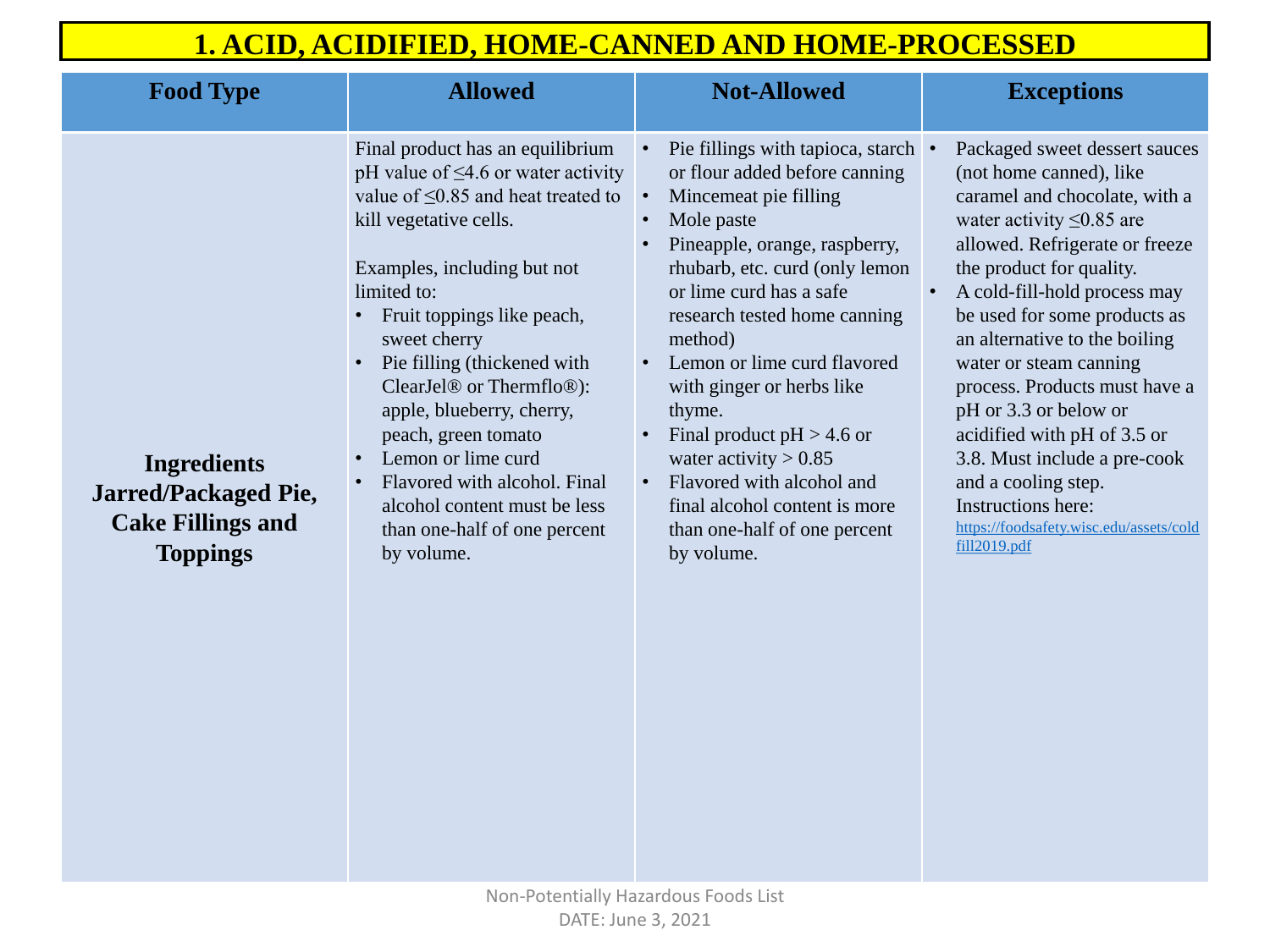| <b>Food Type</b>            | <b>Allowed</b>                                                                                                                                                                                                                                                                                                                                                                                                                                                                                                                                                                                                                                                                                                                                                                                                                                                                                               | <b>Not-Allowed</b>                                                                                                                                                                                                                                                                                                                                                                                                                                                                                                                                                                                                                                                                                                                                                                                                      | <b>Exceptions</b>                                                                                                                                                                                                                                                                                                                                                                                                                                                                                                                                                                                                                                                                                                                                              |
|-----------------------------|--------------------------------------------------------------------------------------------------------------------------------------------------------------------------------------------------------------------------------------------------------------------------------------------------------------------------------------------------------------------------------------------------------------------------------------------------------------------------------------------------------------------------------------------------------------------------------------------------------------------------------------------------------------------------------------------------------------------------------------------------------------------------------------------------------------------------------------------------------------------------------------------------------------|-------------------------------------------------------------------------------------------------------------------------------------------------------------------------------------------------------------------------------------------------------------------------------------------------------------------------------------------------------------------------------------------------------------------------------------------------------------------------------------------------------------------------------------------------------------------------------------------------------------------------------------------------------------------------------------------------------------------------------------------------------------------------------------------------------------------------|----------------------------------------------------------------------------------------------------------------------------------------------------------------------------------------------------------------------------------------------------------------------------------------------------------------------------------------------------------------------------------------------------------------------------------------------------------------------------------------------------------------------------------------------------------------------------------------------------------------------------------------------------------------------------------------------------------------------------------------------------------------|
| <b>Bakery type products</b> | Baked foods that do not require<br>refrigeration and have a final<br>water activity value of $\leq 0.85$ or<br>pH of $\leq 4.6$ .<br>Examples including, but not<br>limited to:<br><b>Bars</b><br>$\bullet$<br>Biscuits, fruit-filled<br>$\bullet$<br><b>Biscotti</b><br>$\bullet$<br><b>Breads</b><br>$\bullet$<br>Cakes<br>$\bullet$<br>Cake pops<br>$\bullet$<br>Cookies<br>$\bullet$<br>Cupcakes<br>$\bullet$<br>Donuts / Doughnuts<br>Macarons with allowable<br>fillings listed in Section 7:<br>Icings, Fillings, Frosting, Sugar<br>Art, & Toppings<br><b>Macaroons</b><br>$\bullet$<br><b>Meringue Cookies</b><br>$\bullet$<br><b>Pastries</b><br>$\bullet$<br>Pies, fruit-filled<br>$\bullet$<br>Pineapple upside down cake<br>$\bullet$<br>Pecan pie – using approved<br>$\bullet$<br>recipe in Come and Bake It 1.<br>Pretzels<br>$\bullet$<br><b>Quick breads (See exceptions)</b><br>$\bullet$ | Cake, brownies, bread baked in<br>a jar<br>Cakes/Cupcakes topped with<br>fresh whipped cream and/or cut<br>fruit<br>Cheesecake<br>Custard, pudding, cakes or<br>cupcakes with custard filling<br>Pies: banana cream,<br>meringue pies, pumpkin,<br>squash pie, etc.<br>Fillings with: Meat, Bison,<br>Poultry, Fish, Seafood,<br>Vegetables<br>Non-baked dairy (butter,<br>cheese, cream cheese, yogurt),<br>example: no-bake cheesecakes.<br>Non-baked product containing<br>raw and/or pasteurized eggs<br>such as raw cookie dough, egg<br>noodles, soft meringues on pies<br>Final product decorated or<br>garnished with cut fresh fruits,<br>vegetable or meat<br>Pizza<br>$\bullet$<br>Flavored with alcohol and final<br>alcohol content is more than<br>one-half of one percent by<br>volume.<br>Frozen doughs | Sweet or quick bread<br>$\bullet$<br>pies made with fresh<br>vegetables or cheese<br>banana, carrot, pumpl<br>zucchini, sweet potate<br>may be a potentially l<br>food. Test these produ<br>both water activity an<br>verify non-potentially<br>hazardous status by a<br>commercial lab.<br>Recipes from Come a<br>$\bullet$<br>It 1 (2015) & 2 (2018<br>as non-potentially har<br>including: Mom's zuo<br>bread, pumpkin roll c<br>pumpkin whoopie pie<br>pumpkin bread, pump<br>bars.<br>NOT all recipes in the<br>and Bake It 2: Pumpk<br>Edition $(2018)$ are leg<br>Minnesota, since Min<br>has a different standa<br>"non-potentially haza<br>foods. In Minnesota,<br>cottage food products<br>two parameters: $pH \leq$<br>water activity $\leq 0.85$ . |

## **2. BAKED FOODS**

|                           | <b>Exceptions</b>                  |
|---------------------------|------------------------------------|
| ed in                     | Sweet or quick breads, cakes &     |
|                           | pies made with fresh fruit,        |
| ith                       | vegetables or cheese i.e.          |
| or cut                    | banana, carrot, pumpkin,           |
|                           | zucchini, sweet potato cheddar     |
|                           | may be a potentially hazardous     |
|                           | food. Test these products for      |
| ng                        | both water activity and pH to      |
|                           | verify non-potentially             |
|                           | hazardous status by a              |
|                           | commercial lab.                    |
|                           | <b>Recipes from Come and Bake</b>  |
|                           | It 1 $(2015)$ & 2 $(2018)$ testing |
|                           | as non-potentially hazardous       |
|                           | including: Mom's zucchini          |
| urt),                     | bread, pumpkin roll cake,          |
| akes.                     | pumpkin whoopie pies,              |
| ing                       | pumpkin bread, pumpkin cake        |
| S,                        | bars.                              |
| egg                       | NOT all recipes in the Come        |
| pies                      | and Bake It 2: Pumpkin Spice       |
|                           | Edition (2018) are legal in        |
| uits,                     | Minnesota, since Minnesota         |
|                           | has a different standard for       |
|                           | "non-potentially hazardous"        |
| final                     | foods. In Minnesota, for           |
| $\overline{\mathfrak{m}}$ | cottage food products, we use      |
|                           | two parameters: $pH \leq 4.6$ or   |
|                           | water activity $\leq 0.85$ .       |
|                           |                                    |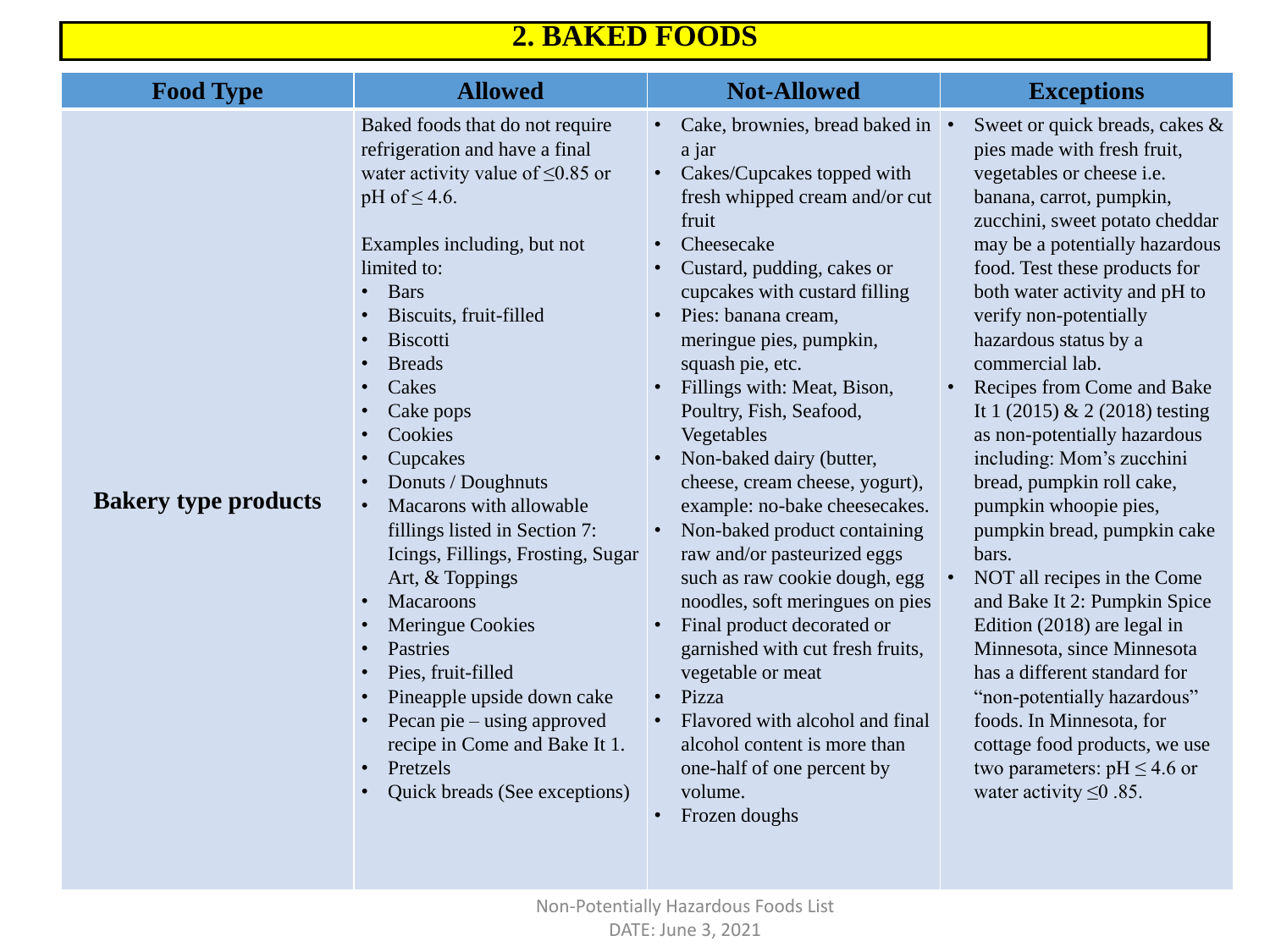| <b>Food Type</b>                     | <b>Allowed</b>                                                                                             | <b>Not-Allowed</b>                                                                                                                                                                                                                                                                                                                                                                                                                                                                                                                                                                                                                                                                                                                                                                                                                                                      |
|--------------------------------------|------------------------------------------------------------------------------------------------------------|-------------------------------------------------------------------------------------------------------------------------------------------------------------------------------------------------------------------------------------------------------------------------------------------------------------------------------------------------------------------------------------------------------------------------------------------------------------------------------------------------------------------------------------------------------------------------------------------------------------------------------------------------------------------------------------------------------------------------------------------------------------------------------------------------------------------------------------------------------------------------|
| <b>Bakery type products</b><br>Cont. | Flavored with alcohol. Final<br>alcohol content must be less<br>than one-half of one percent<br>by volume. | <b>Tres Leches Cakes or</b><br>Cupcakes<br>Sesame Balls – rice flour<br>dough wrapped over a filling<br>of lotus paste or red bean<br>paste, then deep fried $&$ rolled<br>in sesame seeds.<br><b>Recipes from Come and Bake</b><br>It 1 $\&$ 2 editions tested as<br>potentially hazardous<br>including: Sweet potato<br>cinnamon bread, pumpkin<br>scones, carrot cake, pumpkin<br>roll filling, pumpkin pie,<br>lemon zucchini bread,<br>applesauce nut bread,<br>pumpkin cake, orange<br>pumpkin muffins, pumpkin<br>whoopie pies, pumpkin layer<br>cake, pumpkin blondies, cake<br>mix pumpkin cake, cream<br>cheese kolaches, banana<br>bread, Savory cheddar cheese<br>quick bread, Cheddar cheese<br>herb yeast bread.<br>Home rendered lard, bacon<br>grease or other animal fats<br>unless they are part of a baked<br>product: i.e. pie crust or<br>cupcakes |

# $$ • Lefse, crepes, crepe cakes – allowed if commercially tested by a lab and has a water activity of  $\leq 0.85$ . ed • Test the items first by a commercial lab: • Artisan style breads baked with olives or aged cheese to verify non-potentially hazardous status. Ingredients must be added before baking and cannot be added as a topping after baking.

## **2. BAKED FOODS**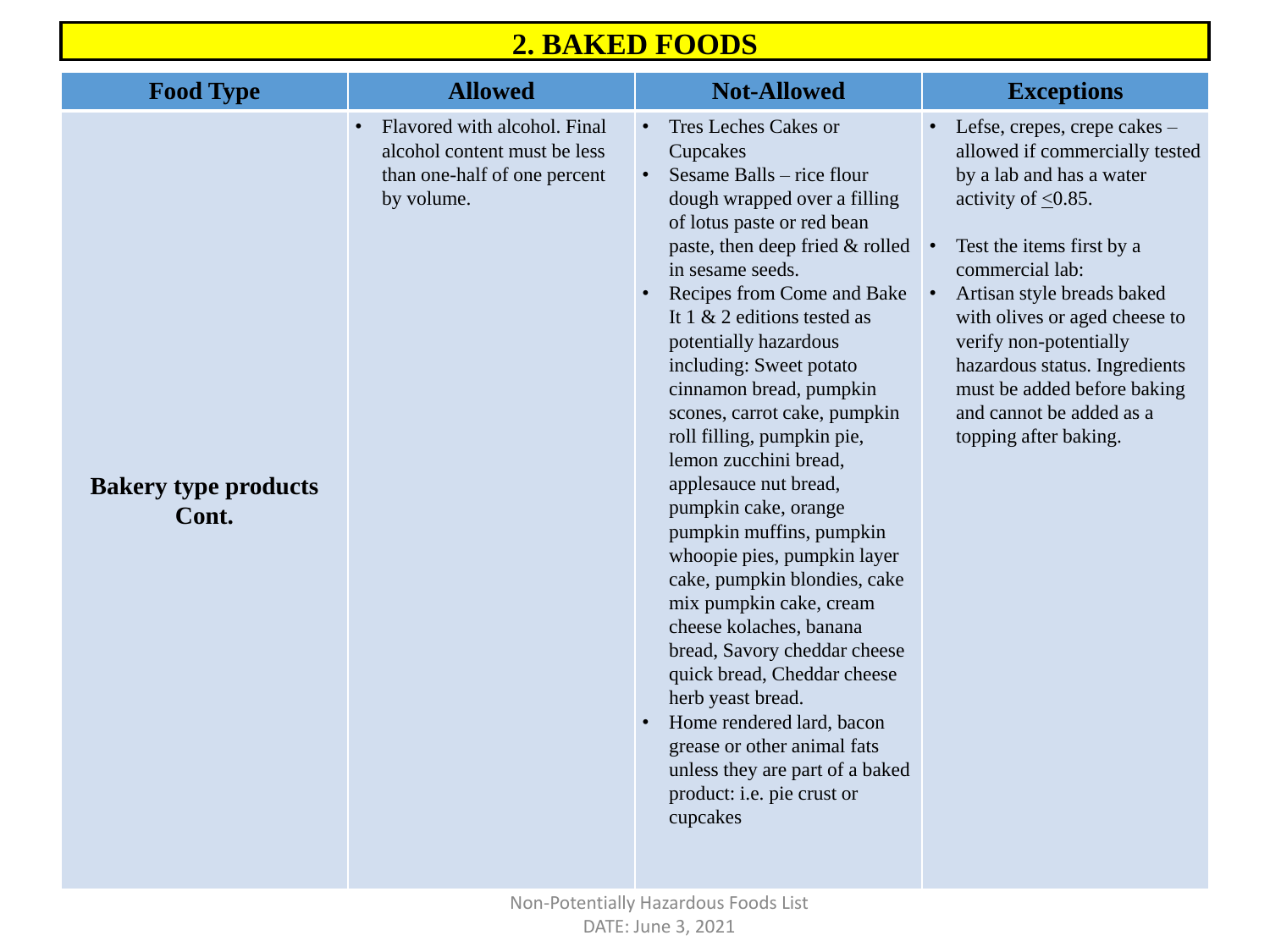| <b>Food Type</b>                     | <b>Allowed</b> | <b>Not-Allowed</b>                                                                                                                                                                                                                                                                                                                                                                                                                                                                                | <b>Exceptions</b> |
|--------------------------------------|----------------|---------------------------------------------------------------------------------------------------------------------------------------------------------------------------------------------------------------------------------------------------------------------------------------------------------------------------------------------------------------------------------------------------------------------------------------------------------------------------------------------------|-------------------|
| <b>Bakery type products</b><br>Cont. |                | <b>Steamed Buns i.e. Kas Las</b><br>$\bullet$<br>Paus or Kalapao - yeasted or<br>baking powder bun filled with<br>beef or pork sausage & hard-<br>boiled egg.<br><b>Steam Rolls or Steam Rice</b><br>$\bullet$ .<br>Roll Cakes i.e. Fawn Kauv or<br>Banh Cuon – steamed rice roll<br>cake with mushrooms, pork<br>stir fry, noodles or meat<br>fillings.<br>Cakes topped with bottles of<br>$\bullet$<br>alcohol / liquor.<br>Final product $pH > 4.6$ or<br>$\bullet$<br>water activity $> 0.85$ |                   |

## **2. BAKED FOODS**

|                                         | <b>Exceptions</b> |
|-----------------------------------------|-------------------|
| $\mathbf{r}$<br>ith<br>$\overline{ \ }$ |                   |
| $\overline{\text{or}}$<br>oll           |                   |
| $\mathbf f$                             |                   |
|                                         |                   |
|                                         |                   |
|                                         |                   |
|                                         |                   |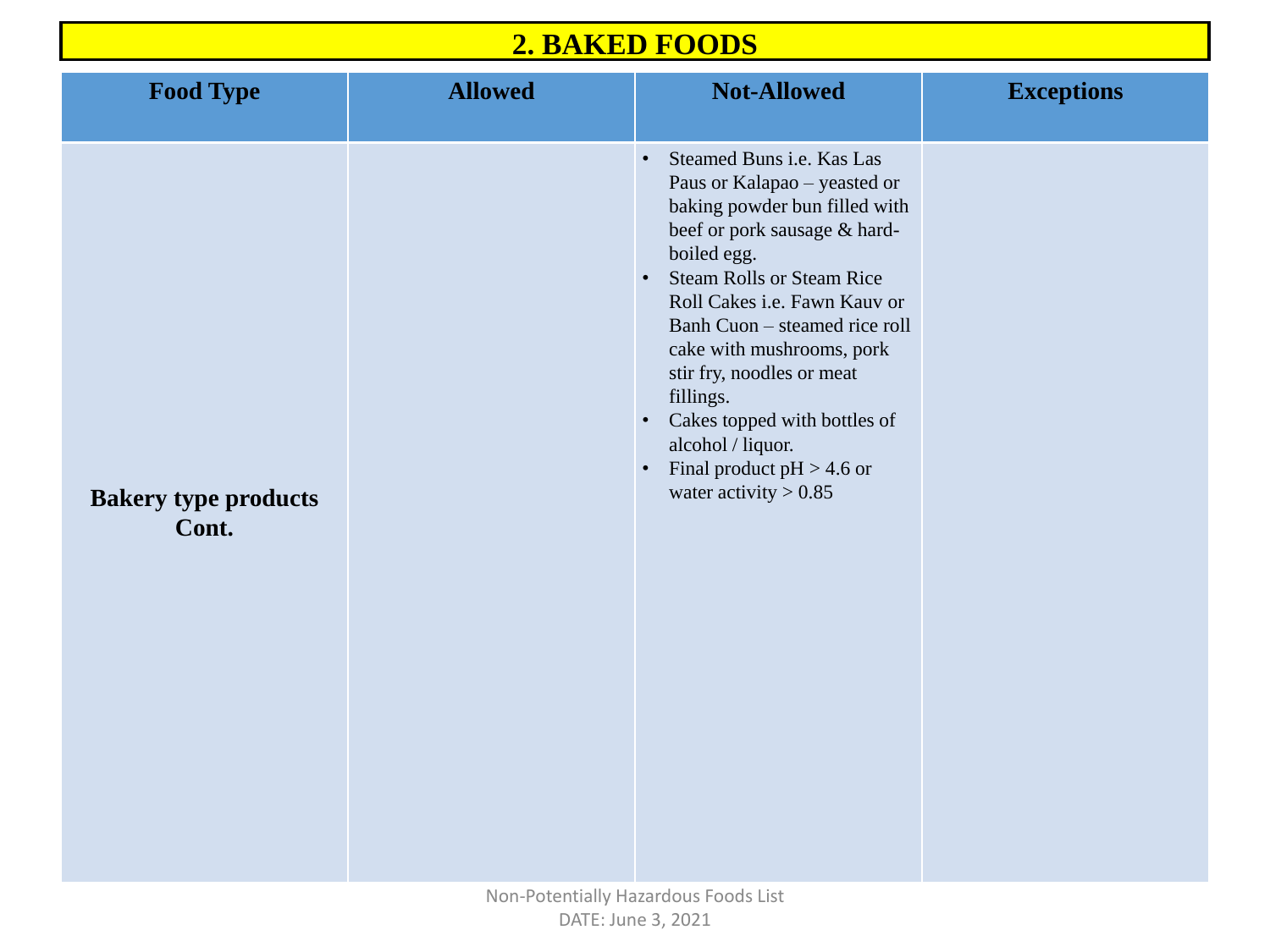| <b>Food Type</b>          | <b>Allowed</b>                                                                                                                                                                                                                                                                                                                                              | <b>Not-Allowed</b>                                                                                                                                                                                                                                                                                                                                                                                                                                                                                                                                                                                                                                                                                                  |  |
|---------------------------|-------------------------------------------------------------------------------------------------------------------------------------------------------------------------------------------------------------------------------------------------------------------------------------------------------------------------------------------------------------|---------------------------------------------------------------------------------------------------------------------------------------------------------------------------------------------------------------------------------------------------------------------------------------------------------------------------------------------------------------------------------------------------------------------------------------------------------------------------------------------------------------------------------------------------------------------------------------------------------------------------------------------------------------------------------------------------------------------|--|
| Teas, coffee, soft drinks | Final product pH $\leq$ 4.6 or water<br>activity<br>$\leq 0.85$ .<br>Packaged items, i.e. jar and lid<br>examples, including but not<br>limited to:<br>Fermented beverages (see<br>fermented product section)<br>Soft drinks, packaged<br>Teas, packaged<br>Pasteurized or home-canned<br>high-acid juices<br>Lemonade and fruit flavored<br>ades, packaged | Prepared, ready-to-serve<br>$\bullet$<br>beverages like coffee, tea,<br>lemonade are considered<br>foodservice requiring<br>licensing<br>Coffee syrup, i.e. coffee<br>$\bullet$<br>concentrate, added sugar - for<br>a coffee syrup, is considered a<br>low-acid food for canning.<br>There are no approved<br>research-tested canning<br>recipes for canning/bottling<br>coffee syrup.<br>Fresh squeezed juice<br>Tri-Color Drink (i.e. Nam<br>$\bullet$<br>Vam or Na Va) or Tri - Color<br>Dessert (i.e. Ché Ba Máu).<br>Tapioca Coconut Drink (i.e.<br>Nab Vam).<br>Bubble Tea, Boba Tea<br>Cold brew coffee requires<br>refrigeration for food safety<br>Final product $pH > 4.6$ or<br>water activity $> 0.85$ |  |

- Fruit ciders, fruit juices, including tomato: if final products meet the pH criteria and are home-canned or pasteurized (heat juice to 160 degrees F for 6 seconds while stirring constantly), they are an allowed cottage food product.
- Raw, un-canned and unpasteurized juice is not allowed because it requires refrigeration for safety requiring a license. Contact MDA at
- [MDA.FoodLicensingLiaison](mailto:MDA.FoodLicensingLiaison@state.mn.us) @state.mn.us or 651-201- 6027.
- A cold-fill-hold process may be used for some beverages as an alternative to the boiling water or steam canning process. Products must have a pH or 3.3 or below or acidified with pH of 3.5 or 3.8. Must include a pre-cook and a cooling step. Instructions here: [https://foodsafety.wisc.edu/assets/cold](https://foodsafety.wisc.edu/assets/coldfill2019.pdf) fill2019.pdf

## **3. BEVERAGES**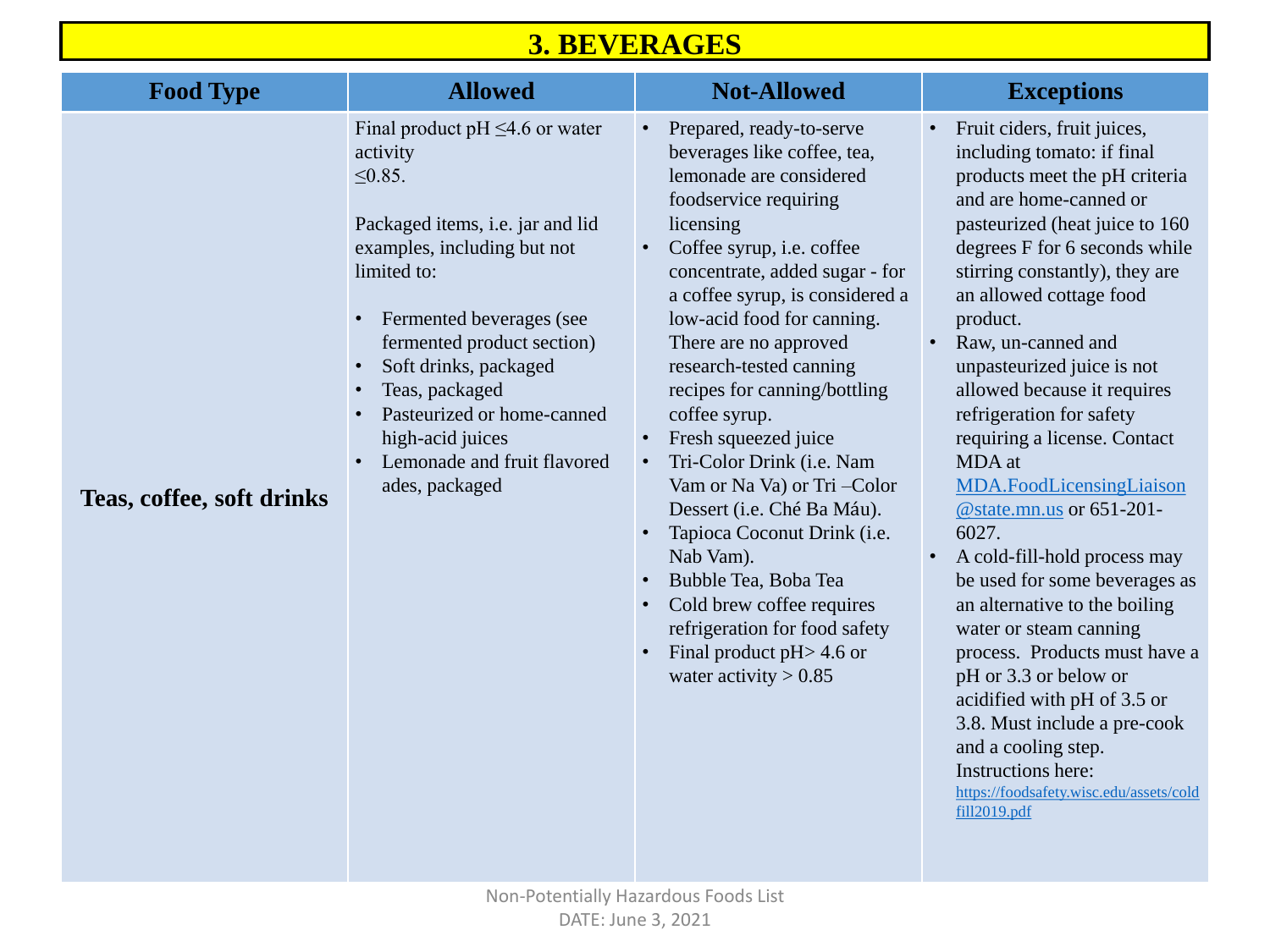| <b>Food Type</b>             | <b>Allowed</b>                                                                                                                                                                                                                                                                                                                                                                                                                                                                                                                                                                                                                                                                                   | <b>Not-Allowed</b>                                                                                                                                                                                                                                                                                                                                                                                                                                                                                                                                                                  |
|------------------------------|--------------------------------------------------------------------------------------------------------------------------------------------------------------------------------------------------------------------------------------------------------------------------------------------------------------------------------------------------------------------------------------------------------------------------------------------------------------------------------------------------------------------------------------------------------------------------------------------------------------------------------------------------------------------------------------------------|-------------------------------------------------------------------------------------------------------------------------------------------------------------------------------------------------------------------------------------------------------------------------------------------------------------------------------------------------------------------------------------------------------------------------------------------------------------------------------------------------------------------------------------------------------------------------------------|
| <b>Candy and Confections</b> | Final product does not require<br>refrigeration for food safety and<br>has a final water activity value of<br>$\leq 0.85$ .<br>Including but not limited to:<br>Bon bons<br><b>Brittle</b><br>$\bullet$<br>Caramel apples<br><b>Caramels</b><br>Chocolate<br>Chocolate, ground<br>$\bullet$<br>Chocolate-covered, non-<br>$\bullet$<br>perishable foods, such as nuts,<br>dried fruits, marshmallows,<br>pretzels<br>Cotton candy<br>$\bullet$<br>Fudge<br>$\bullet$<br>Hard candy<br>$\bullet$<br>Hot Chocolate Bombs –<br>$\bullet$<br>Cocoa Bombs<br>Popcorn balls<br>Flavored with alcohol. Final<br>$\bullet$<br>alcohol content must be less<br>than one-half of one percent<br>by volume. | Flavored with alcohol and<br>$\bullet$<br>final alcohol content is more<br>than one-half of one percent<br>by volume. E.g., liquid filled<br>chocolate with a liqueur filling<br>Chocolate-covered fresh fruit,<br>$\bullet$<br>i.e. berries, pineapple, melon<br>Anything containing raw eggs<br>$\bullet$<br><b>Cream based filling</b><br>$\bullet$<br>Tapioca Desserts i.e. Nab<br>$\bullet$<br>Vam, Tri Color Dessert, Ché<br>Ba Máu<br>Meat, fish, seafood, poultry,<br>$\bullet$<br>vegetable filling<br>Final product $pH > 4.6$ or<br>$\bullet$<br>water activity $> 0.85$ |

## **4. CANDY AND CONFECTIONS**

# $\bf{Exceptions}$ ling iit,.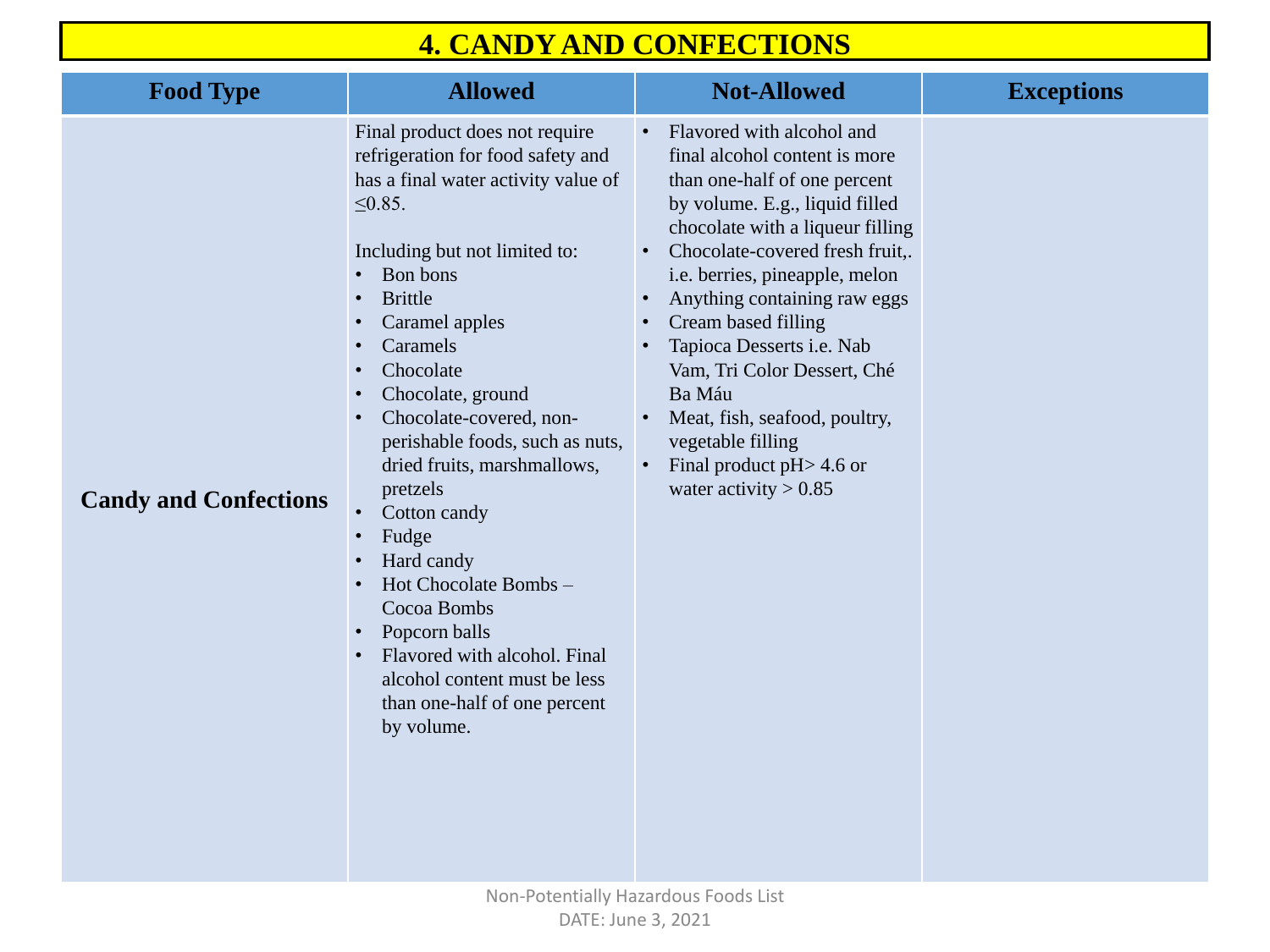| <b>Food Type</b>                              | <b>Allowed</b>                                                                                                                                                                                                                                                                                                                                                                                                                                                                                                                                                                                                                                                                                                                                                                                                                                                                                                                                                                            | <b>Not-Allowed</b>                                                                                                                                                                                                                                                                                                                                                                                                                                                                                                                                                                                                                                                                                                                                                                                                                             |
|-----------------------------------------------|-------------------------------------------------------------------------------------------------------------------------------------------------------------------------------------------------------------------------------------------------------------------------------------------------------------------------------------------------------------------------------------------------------------------------------------------------------------------------------------------------------------------------------------------------------------------------------------------------------------------------------------------------------------------------------------------------------------------------------------------------------------------------------------------------------------------------------------------------------------------------------------------------------------------------------------------------------------------------------------------|------------------------------------------------------------------------------------------------------------------------------------------------------------------------------------------------------------------------------------------------------------------------------------------------------------------------------------------------------------------------------------------------------------------------------------------------------------------------------------------------------------------------------------------------------------------------------------------------------------------------------------------------------------------------------------------------------------------------------------------------------------------------------------------------------------------------------------------------|
| Dried, Dehydrated,<br><b>Roasted Products</b> | Final product water activity value<br>of $\leq 0.85$<br>Including but not limited to:<br><b>Baking mixes</b><br>$\bullet$<br>Beans<br>$\bullet$<br>Coconut<br>$\bullet$<br>Coffee beans<br>$\bullet$<br><b>Culinary lavender</b><br>$\bullet$<br>Dates<br>$\bullet$<br>Fruit<br>$\bullet$<br><b>Fruit leathers</b><br>$\bullet$<br>Grains<br>$\bullet$<br>Garlic<br>$\bullet$<br>Granola, cereals and trail<br>$\bullet$<br>mixes<br>Herbs<br>$\bullet$<br>Herb blends<br>$\bullet$<br>Hot Pepper Chips / Hot Chili<br>$\bullet$<br>Snacks ( <i>i.e.</i> Kao Soi, Guizhou,<br>Yunnan-style) as long as other<br>ingredients added don't<br>change the final product from<br>a shelf-stable food to one that<br>isn't.<br>Freeze dried fruit, vegetables<br>$\bullet$<br>and herbs<br>Milled cornmeal, flaxseed, etc.<br>$\bullet$<br>Mushrooms, mushroom jerky,<br>$\bullet$<br>$etc. - Only use$ mushrooms<br>from a commercial source.<br>Must be dried, dehydrated and<br>not roasted. | Cooked tapioca<br>Jerky: fish, meat, poultry,<br>seafood specialized process<br>requiring a license and extra<br>precautions and food safety<br>controls<br>Roasted vegetables or fruits,<br>i.e. peppers, carrots, tomatoes,<br>etc.<br>Dried noodles with eggs<br>Fresh, frozen or cooked pasta<br>Popcorn, kettle corn made<br>onsite at a farmers' market or<br>community event. This is<br>foodservice and requires a<br>license.<br>Final product $pH > 4.6$ or<br>water activity $>0.85$<br>Fresh or Fried Egg or Spring<br>Rolls<br>Freeze Dried cheesecake,<br>dairy, eggs, ice cream, meat,<br>fish, seafood $\&$ poultry<br>Noodle Soup, i.e. Kaopia,<br>Khao Piak Sen<br>Nut Butters – requires a<br>specialized to control for<br>Salmonella<br>Steamed Rolls ( <i>i.e.</i> spring roll<br>filled with vegetables and/or<br>meat. |

• Milling of corn and other products and drying herbs for example also falls under the product of the farm exclusion if no off-farm ingredients are added. Check with the Minnesota Department of Agriculture for facility requirements, as a home kitchen cannot be used under the product of farm exclusion.

## **5. DRIED, DEHYDRATED, ROASTED PRODUCTS**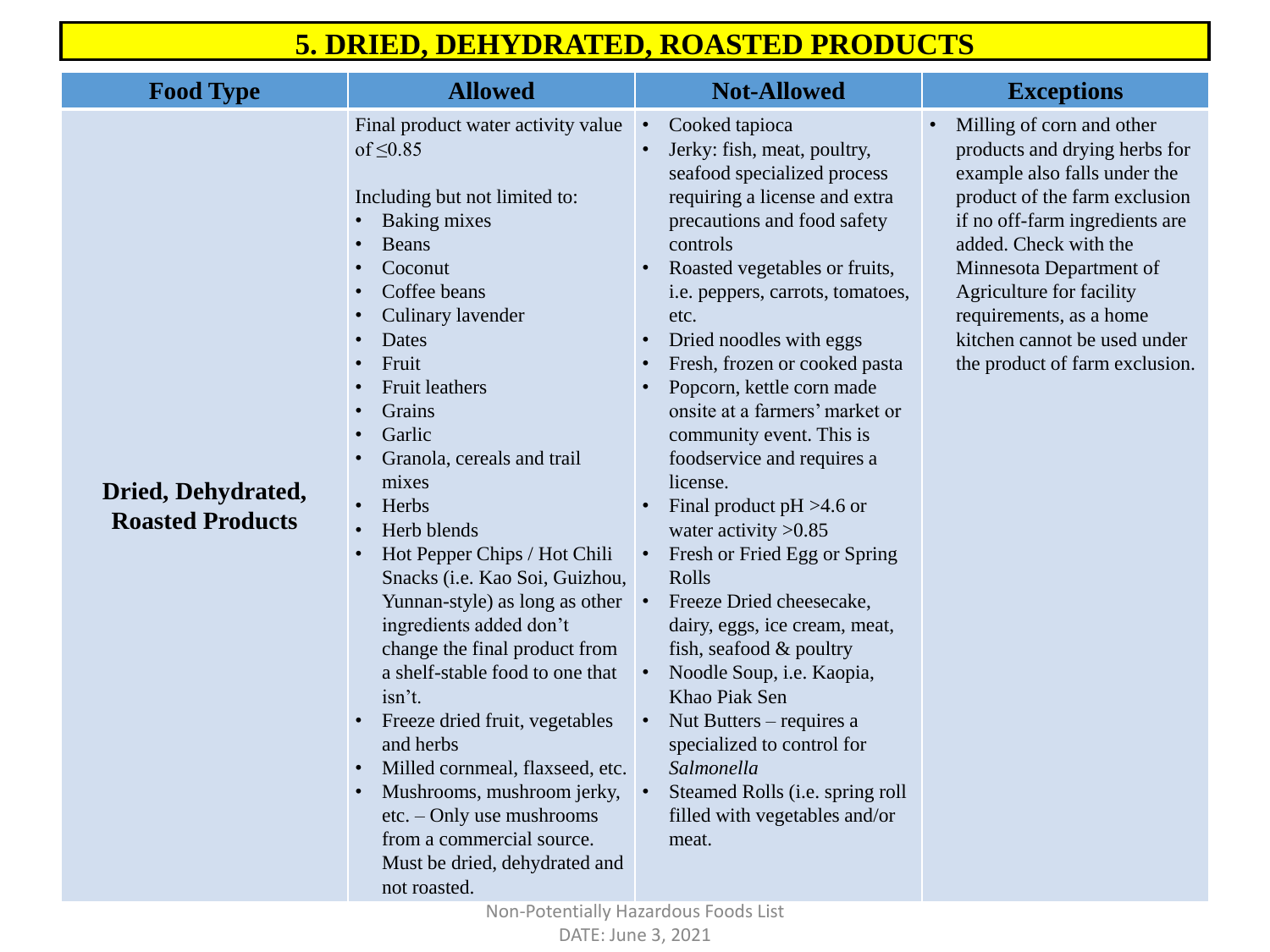| <b>Food Type</b>                                       | <b>Allowed</b>                                                                                                                                                                                                                                                                                                                                                                                                                                                                                                                                                                                      | <b>Not-Allowed</b> |
|--------------------------------------------------------|-----------------------------------------------------------------------------------------------------------------------------------------------------------------------------------------------------------------------------------------------------------------------------------------------------------------------------------------------------------------------------------------------------------------------------------------------------------------------------------------------------------------------------------------------------------------------------------------------------|--------------------|
| Dried, Dehydrated,<br><b>Roasted Products</b><br>Cont. | Nut mixes<br>$\bullet$<br><b>Onions</b><br>$\bullet$<br>Pasta noodles without eggs<br>$\bullet$<br>Popcorn & Popcorn Snacks<br>$\bullet$<br>Potato chips<br>$\bullet$<br>Seasoning salt<br>$\bullet$<br>Seeds like pumpkin, sunflower<br>$\bullet$<br>Soup mixes (dry)<br>$\bullet$<br>Tea (dry)<br>$\bullet$<br>Tomatoes<br>$\bullet$<br>Tree nuts and legumes, coated<br>$\bullet$<br>or uncoated<br>Vegetable leathers like<br>$\bullet$<br>pumpkin or mixed vegetable<br>Vegetable chips<br>$\bullet$<br>Vegetables<br>$\bullet$<br>Vegetarian-based soup mixes<br>$\bullet$<br>$\frac{dy}{dx}$ |                    |

## **5. DRIED, DEHYDRATED, ROASTED PRODUCTS**



## $\bf{Exceptions}$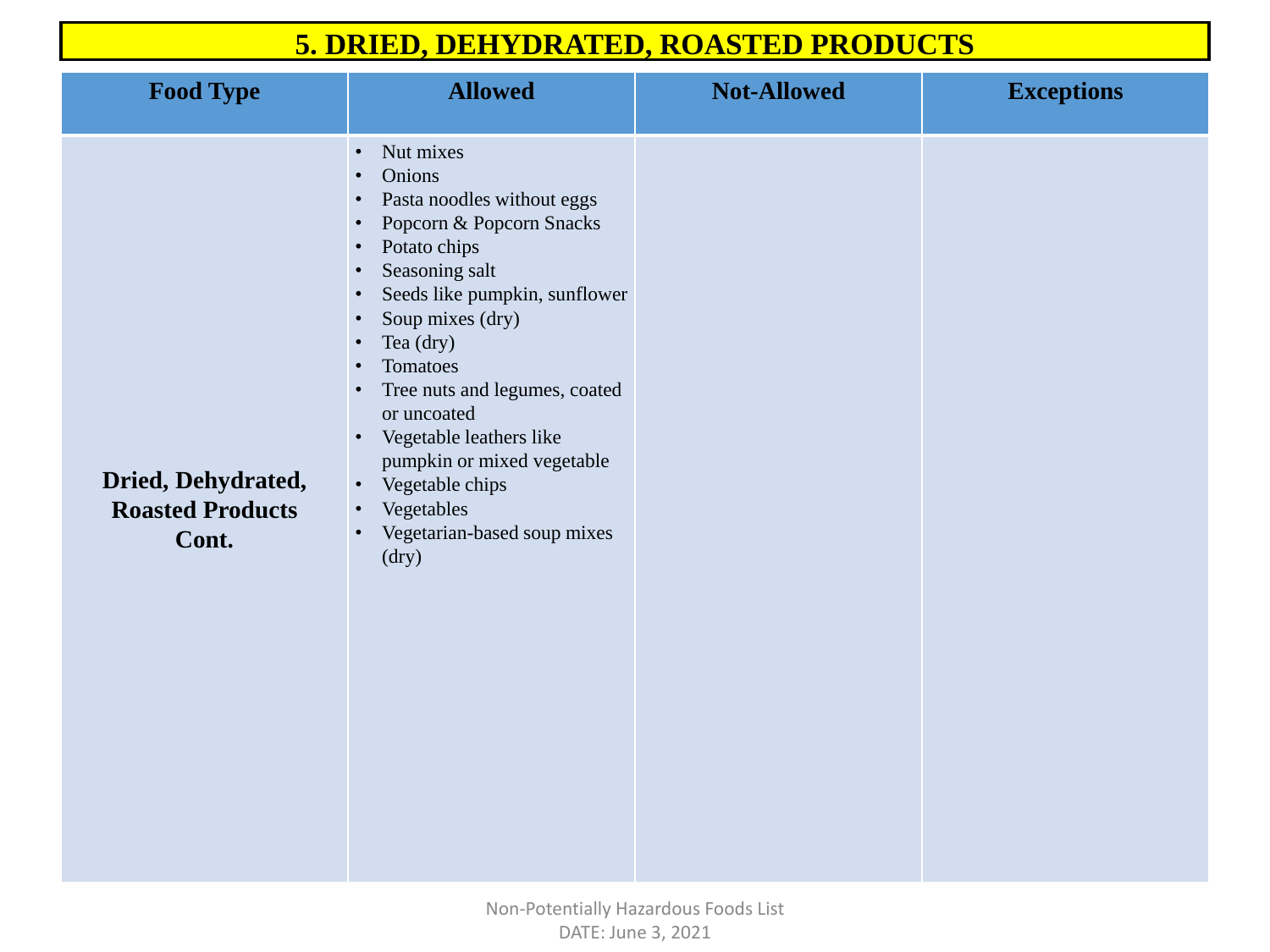

| <b>Food Type</b>    | <b>Allowed</b>                                                                                                                                                                                                                                                                                                                                                                                                                                                                                                                                                                        | <b>Not-Allowed</b>                                                                                                                                                                                                                                                                                                              |
|---------------------|---------------------------------------------------------------------------------------------------------------------------------------------------------------------------------------------------------------------------------------------------------------------------------------------------------------------------------------------------------------------------------------------------------------------------------------------------------------------------------------------------------------------------------------------------------------------------------------|---------------------------------------------------------------------------------------------------------------------------------------------------------------------------------------------------------------------------------------------------------------------------------------------------------------------------------|
| <b>Frozen Items</b> | Final product pH $\leq$ 4.6 or water<br>activity<br>$\leq 0.85$ .<br>Including but not limited to:<br>Fruit-based frozen treats, <i>i.e.</i><br>$\bullet$<br>Popsicles, sorbet, ice snow<br>cones, etc.<br>Fruit-based freezer jams<br>$\bullet$<br><b>Note:</b> Imported frozen berries<br>were identified as the source of<br>several viral outbreaks. Outbreaks<br>of both Norovirus and Hepatitis<br>A have been associated with<br>frozen berries worldwide. Boiling<br>berries for one minute to make<br>juice prior to re-freezing is best<br>practice to eliminate pathogens. | Non-dairy soft serve<br>Frozen fruit and vegetables<br>Frozen uncooked or partially<br>cooked bread doughs, batters,<br>pies, etc.<br>Ice milk, ice cream, or ice<br>pops made with dairy<br>Freeze-dried dairy<br>Fruit-based frozen treats using<br>fresh-cut fruits<br>Final product $pH > 4.6$ or<br>water activity $>0.85$ |

## **6. FROZEN ITEMS**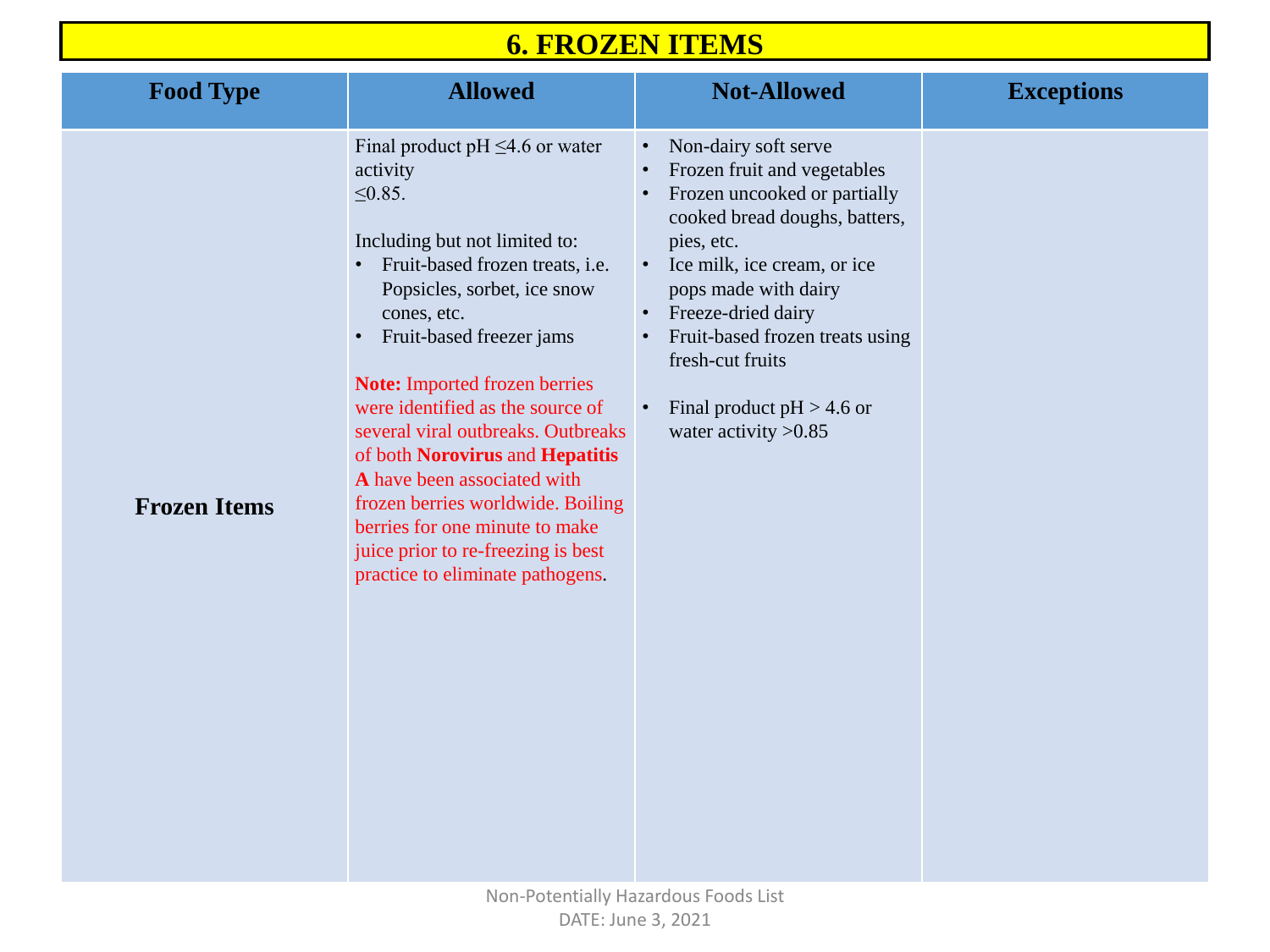| <b>Food Type</b>                                           | <b>Allowed</b>                                                                                                                                                                                                                                                                                                                                                                                                                                                                                                                                                                                                                                                                                                                | <b>Not-Allowed</b>                                                                                                                                                                                                                                                                                                                                                                                                                                                                                                                                                                                                                                                                                                                                                                                                                   |
|------------------------------------------------------------|-------------------------------------------------------------------------------------------------------------------------------------------------------------------------------------------------------------------------------------------------------------------------------------------------------------------------------------------------------------------------------------------------------------------------------------------------------------------------------------------------------------------------------------------------------------------------------------------------------------------------------------------------------------------------------------------------------------------------------|--------------------------------------------------------------------------------------------------------------------------------------------------------------------------------------------------------------------------------------------------------------------------------------------------------------------------------------------------------------------------------------------------------------------------------------------------------------------------------------------------------------------------------------------------------------------------------------------------------------------------------------------------------------------------------------------------------------------------------------------------------------------------------------------------------------------------------------|
| Icings, Fillings, Frostings,<br><b>Sugar Art, Toppings</b> | Final product pH $\leq$ 4.6 or water<br>activity $\leq 0.85$ .<br>Including but not limited to:<br>Icings, fillings, frosting<br><b>Buttercream</b><br>$\bullet$<br>Cookie dough frosting; must<br>$\bullet$<br>use commercially heat-treated<br>flour<br>Gumpaste<br>Flat<br>$\bullet$<br>Fondant<br>$\bullet$<br>Fudge<br>$\bullet$<br>Glaze<br>$\bullet$<br>Royal icing with meringue<br>$\bullet$<br>powder<br><b>Sugar Art items:</b><br>Cake toppers<br>$\bullet$<br>Cream cheese mints<br>$\bullet$<br>Cupcake toppers<br>$\bullet$<br>Modeling chocolate figurines<br>$\bullet$<br><b>Sugar flowers</b><br>$\bullet$<br>Other decor items<br>$\bullet$<br>Edible images printed on<br>$\bullet$<br>icing/wafer sheets | Eggs, cream, milk or cream<br>$\bullet$<br>cheese based; unless final<br>product using these<br>ingredients is documented as a<br>non-potentially hazardous<br>food<br>Flavored with alcohol and<br>$\bullet$<br>final alcohol content is more<br>than one-half of one percent<br>by volume.<br>Fresh whipped cream<br>$\bullet$<br>Recipes from Come and Bake<br>$\bullet$<br>It 1 & 2: edition tested as<br>potentially hazardous<br>including: Italian meringue<br>buttercream, Chocolate French<br>Buttercream, Coconut-Pecan<br>Frosting (2011, 2014),<br>Pineapple curd, Brown Sugar<br>Swiss Meringue Buttercream,<br>Cooked flour buttercream<br>Cut fresh fruits <i>i.e.</i><br>$\bullet$<br>strawberries, melons<br>Final product pH>4.6 or water<br>$\bullet$<br>activity $>0.85$<br>Non-Potentially Hazardous Foods List |

|                 | Dairy and cream cheese based        |
|-----------------|-------------------------------------|
|                 | frostings lab tested and meet       |
|                 | the Minnesota non potentially       |
| s a             | hazardous parameters: $pH \leq$     |
|                 | 4.6 or water activity $\leq 0.85$ . |
|                 |                                     |
|                 | Recipes from Come and Bake          |
|                 | It 1 & 2 tested as non-             |
|                 | potentially hazardous are           |
|                 | allowed: cream cheese               |
|                 | buttercream, maple cinnamon         |
| $\zeta \varrho$ | cream cheese frosting,              |
|                 | marshmallow cream cheese            |
|                 | frosting, cream cheese sour         |
|                 | cream frosting, orange cream        |
| ıch             | cheese frosting, traditional        |
| $\mathbf 1$     | cream cheese frosting, faux         |
|                 | cream cheese frosting,              |
| ır              | chocolate ganache, Swiss and        |
| Π,              | no-cook meringue                    |
|                 | buttercreams, fluffy boiled         |
|                 | icing, lemon curd, Seven            |
|                 | minute frosting, French vanilla     |
| ter             | buttercream, fluffy                 |
|                 | buttercream frosting,               |
|                 | American buttercream,               |
|                 | caramel fillings, Caramel           |
|                 | coconut pecan frosting, maple       |
|                 | cinnamon cream cheese               |
|                 | frosting, pumpkin cream             |
|                 | cheese filling, cooked flour        |
|                 | frosting.                           |

## **7. ICINGS, FILLINGS, FROSTINGS, SUGAR ART, TOPPINGS**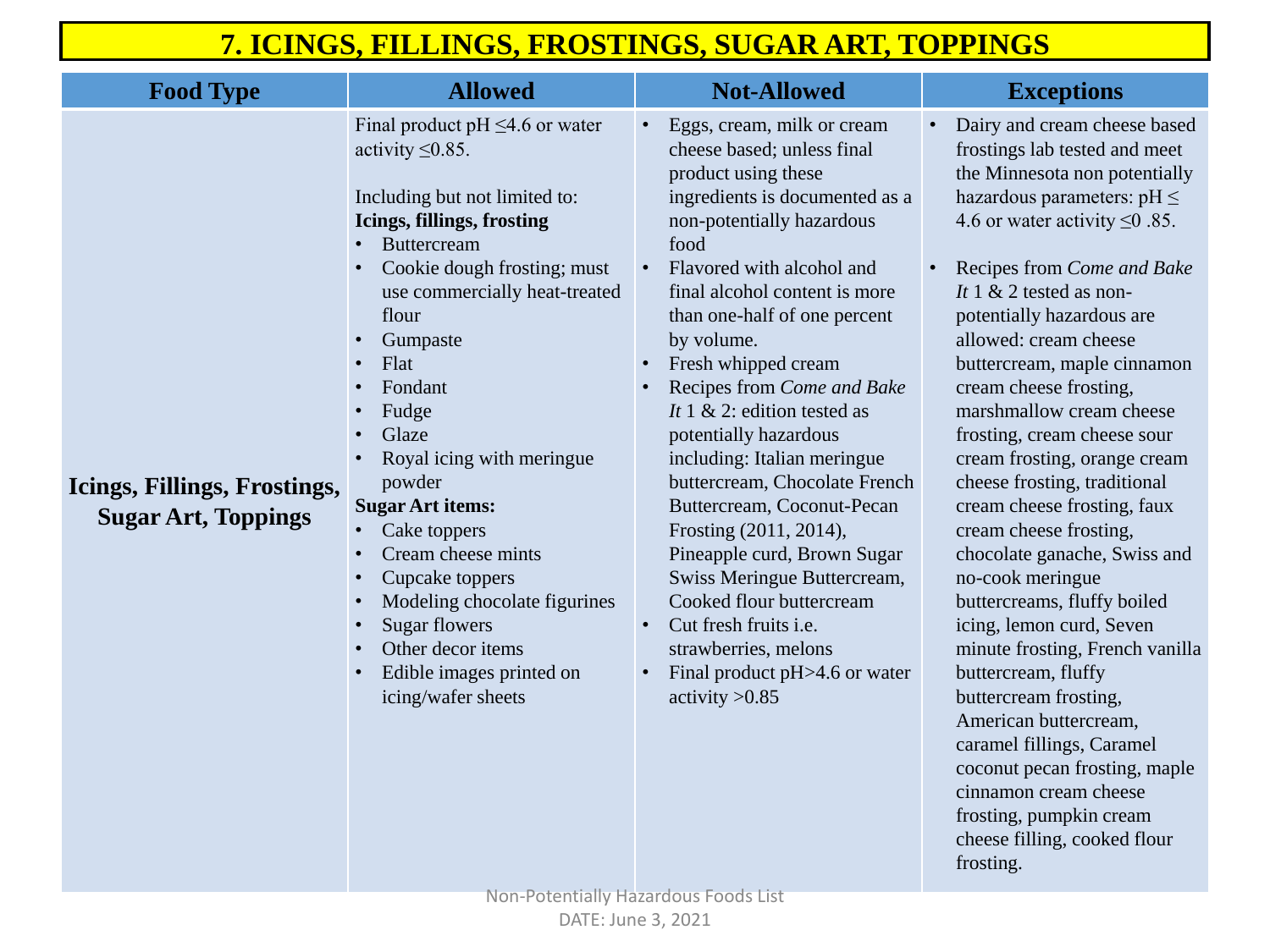| <b>Food Type</b>                                                    | <b>Allowed</b>                                                                                                                                                                                                                                                                                                                                                                                                                                                                             | <b>Not-Allowed</b> |
|---------------------------------------------------------------------|--------------------------------------------------------------------------------------------------------------------------------------------------------------------------------------------------------------------------------------------------------------------------------------------------------------------------------------------------------------------------------------------------------------------------------------------------------------------------------------------|--------------------|
| Icings, Fillings, Frostings,<br><b>Sugar Art, Toppings</b><br>Cont. | <b>Toppings:</b><br>Stabilized commercial non-<br>dairy whip cream products<br>Dried or freeze-dried fruit<br>$\bullet$<br><b>Edible flowers</b><br>$\bullet$<br>Herbs like culinary lavender,<br>mint<br>Whole fruit<br>Fruit peels or zest<br>Bacon topping, cooked,<br>commercially sources and<br>final products consist of less<br>than 2% by weight of cooked<br>bacon<br>Flavored with alcohol. Final<br>alcohol content must be less<br>than one-half of one percent<br>by volume. |                    |

## **7. ICINGS, FILLINGS, FROSTINGS, SUGAR ART, TOPPINGS**

### $\bf{Exceptions}$

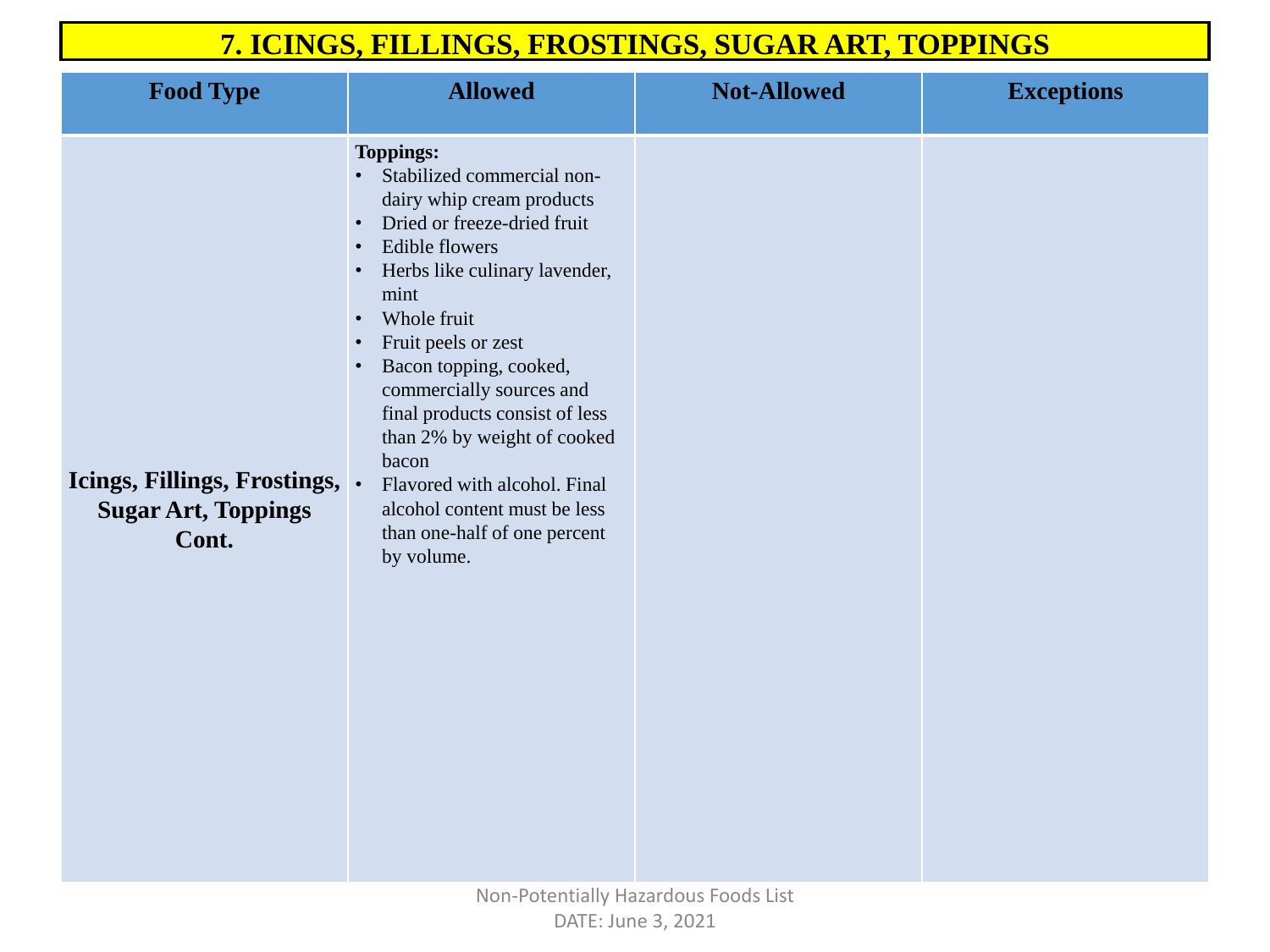| <b>Food Type</b>                                                 | <b>Allowed</b>                                                                                                                                                                                                                                                                                                                                                                                                                                                                                                                                                                                                                                                                                                                                                                                       | <b>Not-Allowed</b>                                                                                                                                                                                                                                             | <b>Exceptions</b>                                                                                                                                         |
|------------------------------------------------------------------|------------------------------------------------------------------------------------------------------------------------------------------------------------------------------------------------------------------------------------------------------------------------------------------------------------------------------------------------------------------------------------------------------------------------------------------------------------------------------------------------------------------------------------------------------------------------------------------------------------------------------------------------------------------------------------------------------------------------------------------------------------------------------------------------------|----------------------------------------------------------------------------------------------------------------------------------------------------------------------------------------------------------------------------------------------------------------|-----------------------------------------------------------------------------------------------------------------------------------------------------------|
| <b>Fruit Butters, Jams,</b><br><b>Jellies, Preserves, Syrups</b> | Final product pH $\leq$ 4.6 or water<br>activity $\leq 0.85$ .<br>Including but not limited to:<br><b>Conserves</b><br>$\bullet$<br><b>Fruit butters</b><br>$\bullet$<br>Fruit syrup<br>$\bullet$<br>Sorghum syrup<br>$\bullet$<br>Jam<br>$\bullet$<br><b>Jelly</b><br>$\bullet$<br><b>Marmalades</b><br>$\bullet$<br>Preserves<br>$\bullet$<br>Fruit based refrigerator or<br>$\bullet$<br>freezer jam<br>Flavored with alcohol <i>i.e.</i><br>$\bullet$<br>wine, beer jelly. Final alcohol<br>content must be less than one-<br>half of one percent by volume.<br>Research tested recipes for fig.<br>$\bullet$<br>preserves, mint jelly, pepper<br>jelly, tomato jam.<br>See - National Center for<br>$\bullet$<br><b>Home Food Preservation</b><br>https://nchfp.uga.edu/how/can7_jam_jelly.html | Pumpkin, squash, sweet potato<br>butters<br>Bacon jam (bacon, onions,<br>vinegar, spices)<br>Final product $pH > 4.6$ or<br>water activity $>0.85$<br>Flavored with alcohol and<br>final alcohol content is more<br>than one-half of one percent<br>by volume. | Non-tested recipes using low-<br>acid ingredients require testing<br>by a commercial lab for pH<br>and water activity. (See list of<br>labs in Appendix). |

## **8. JAMS, JELLIES, PRESERVES, FRUIT BUTTERS, SYRUPS**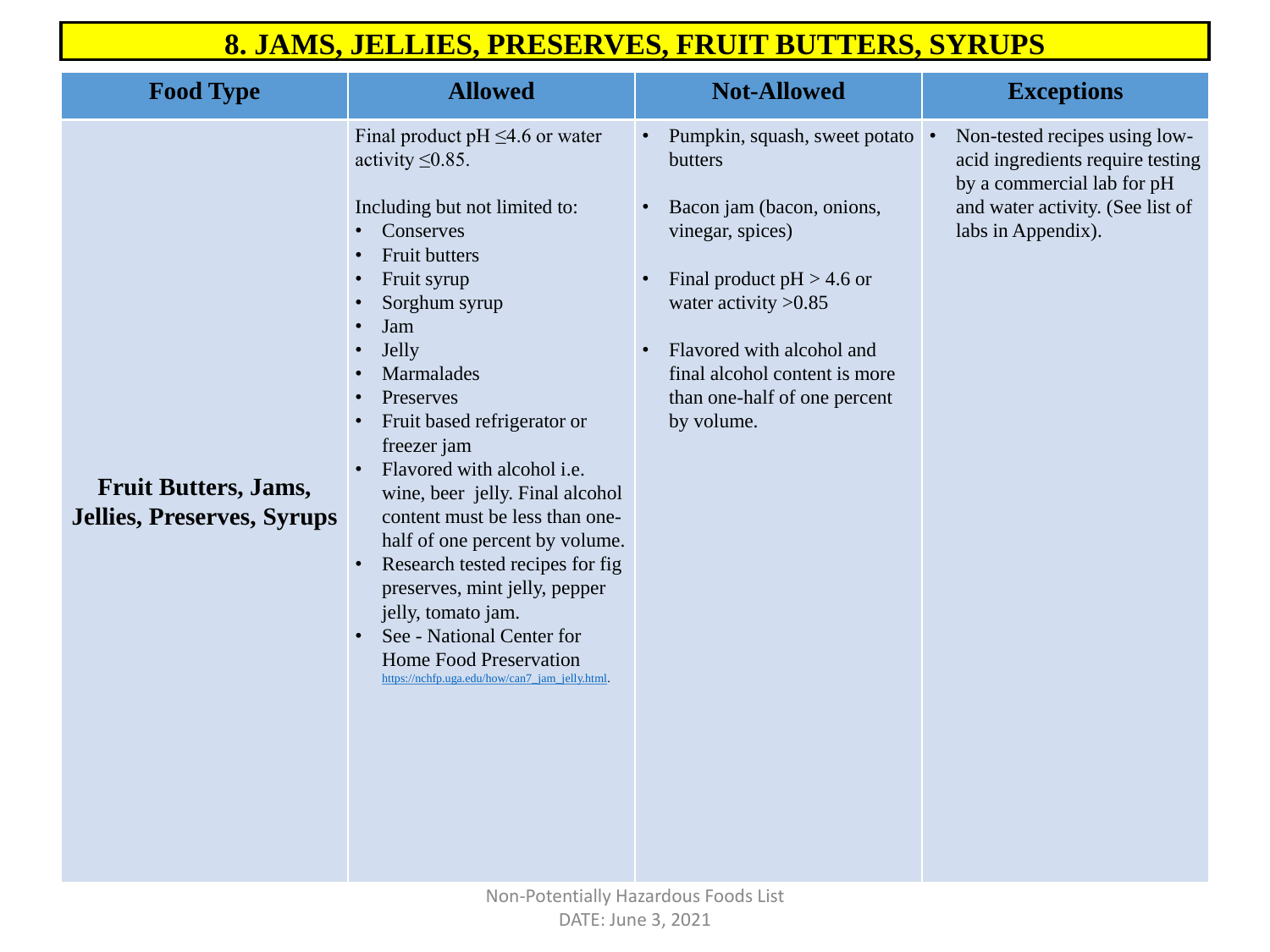| <b>Food Type</b> | <b>Allowed</b>                                                                                                                                                                                                                                                                                                                                                                                                                                      | <b>Not-Allowed</b>                                                                                                                                                                                                                                                                                                                                                                                                                                                                                                                                                                                          | <b>Exceptions</b> |
|------------------|-----------------------------------------------------------------------------------------------------------------------------------------------------------------------------------------------------------------------------------------------------------------------------------------------------------------------------------------------------------------------------------------------------------------------------------------------------|-------------------------------------------------------------------------------------------------------------------------------------------------------------------------------------------------------------------------------------------------------------------------------------------------------------------------------------------------------------------------------------------------------------------------------------------------------------------------------------------------------------------------------------------------------------------------------------------------------------|-------------------|
| Hemp             | Minnesota currently follows<br>federal regulations for the<br>manufacture and sale of hemp<br>products.<br>3 products are designated as<br><b>Generally Recognized as Safe</b><br>(GRAS) they are (1) hulled<br>hemp seeds, (2) hemp seed<br>protein powder, and (3) hemp<br>seed oil. These three products<br>all come from the seed of the<br>hemp plant and can be sold as<br>food or added as ingredients<br>to foods and sold in<br>Minnesota. | While some hemp extracts<br>$\bullet$<br>and cannabinoids are legal in<br>Minnesota (like CBD), it is not<br>legal to add them to food<br>products or dietary<br>supplements.<br>Hemp ingredients that come<br>from hemp plant parts other<br>than the seeds are not<br>allowed as food ingredients.<br>This includes the flower of the<br>hemp plant.<br>Illegal ingredients may be<br>labeled or named as hemp<br>extract, full spectrum CBD oil,<br>PCR extracts, or CBD oil.<br>More information about<br>$\bullet$<br>hemp in food products can be<br>found on the MDA Website -<br>Hemp in Food FAQs. |                   |

## **9. HEMP IN COTTAGE FOOD**

|                      | <b>Exceptions</b> |
|----------------------|-------------------|
| $\mathsf{n}$<br>ot   |                   |
|                      |                   |
| e<br>r               |                   |
| $\blacksquare$<br>he |                   |
| il,                  |                   |
| эe                   |                   |
|                      |                   |
|                      |                   |
|                      |                   |
|                      |                   |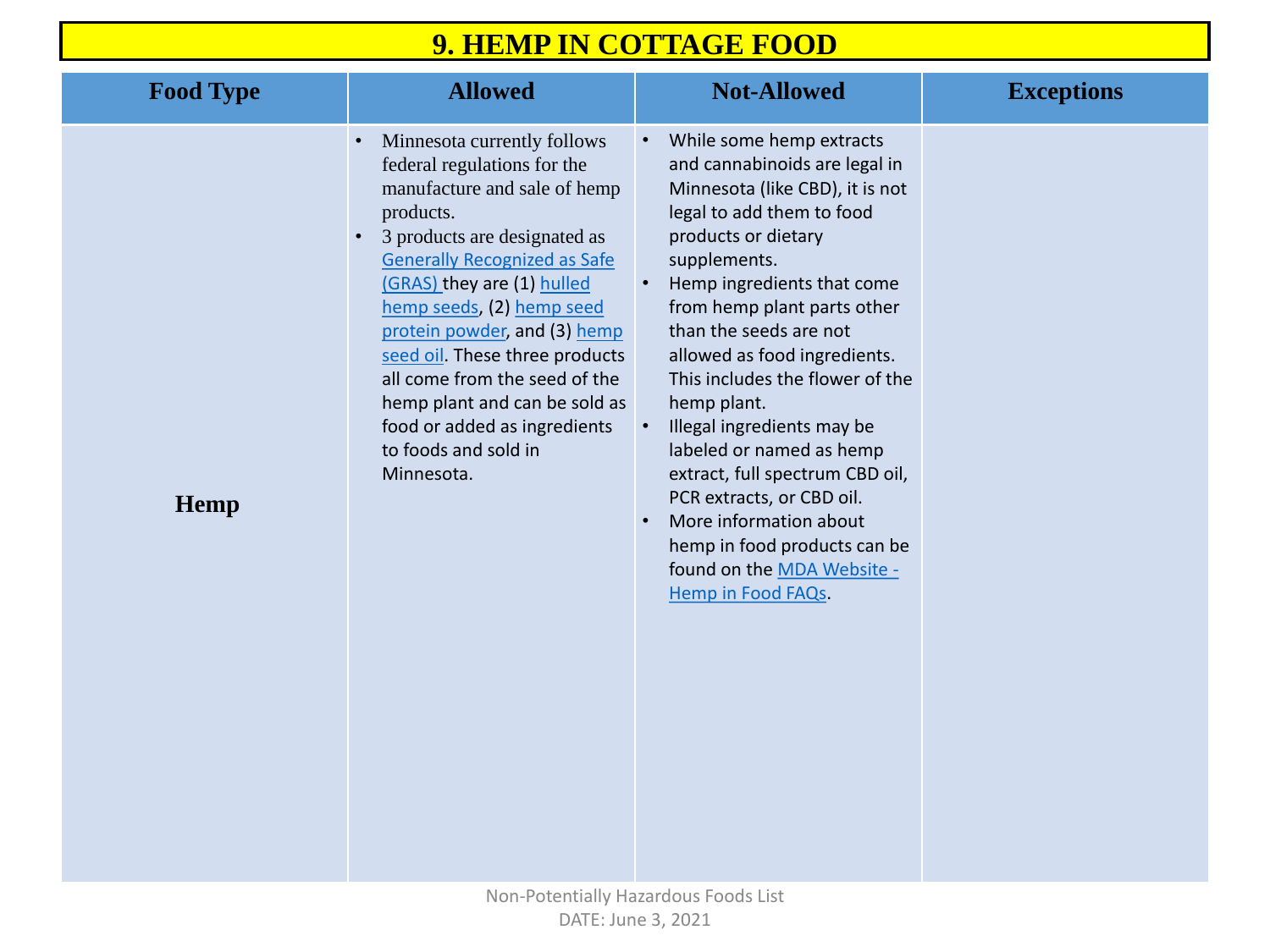## **REQUIREMENTS AT-A-GLANCE**

| <b>FOOD PRODUCED UNDER</b><br>M.S. 28A.152                                                                                      | <b>MAY</b> | <b>MUST</b> | <b>SHOULD</b> | <b>MAY NOT</b> |
|---------------------------------------------------------------------------------------------------------------------------------|------------|-------------|---------------|----------------|
| Produced in home kitchen                                                                                                        | X          |             |               |                |
| Acid and acidified home-canned products<br>heat treated in a hot water bath or an<br>approved hot-fill-hold process             |            | X           |               |                |
| Acidified or fermented foods: Home test<br>pH of each batch                                                                     |            | X           |               |                |
| <b>Register with MDA</b>                                                                                                        |            | X           |               |                |
| Carry product liability insurance                                                                                               |            |             | X             |                |
| Sell at a farmers' market                                                                                                       | X          |             |               |                |
| Sell at a community event                                                                                                       | X          |             |               |                |
| Sell via the internet                                                                                                           | X          |             |               |                |
| Sell from the home, if allowed by local<br>zoning ordinance                                                                     | X          |             |               |                |
| Sell to restaurants                                                                                                             |            |             |               | X              |
| Sell to grocery stores                                                                                                          |            |             |               | X              |
| Sell to other than ultimate consumer                                                                                            |            |             |               | X              |
| Donate product to charity fundraiser<br>event (effective August 1, 2017)                                                        | X          |             |               |                |
| Donate product to a food shelf or another<br>food access point                                                                  |            |             |               | X              |
| Label with name and address (street or<br>post office box, city MN zip), date food<br>was prepared, all ingredients & allergens |            | X           |               |                |
| Package                                                                                                                         | X          |             |               |                |

Non-Potentially Hazardous Foods List DATE: June 3, 2021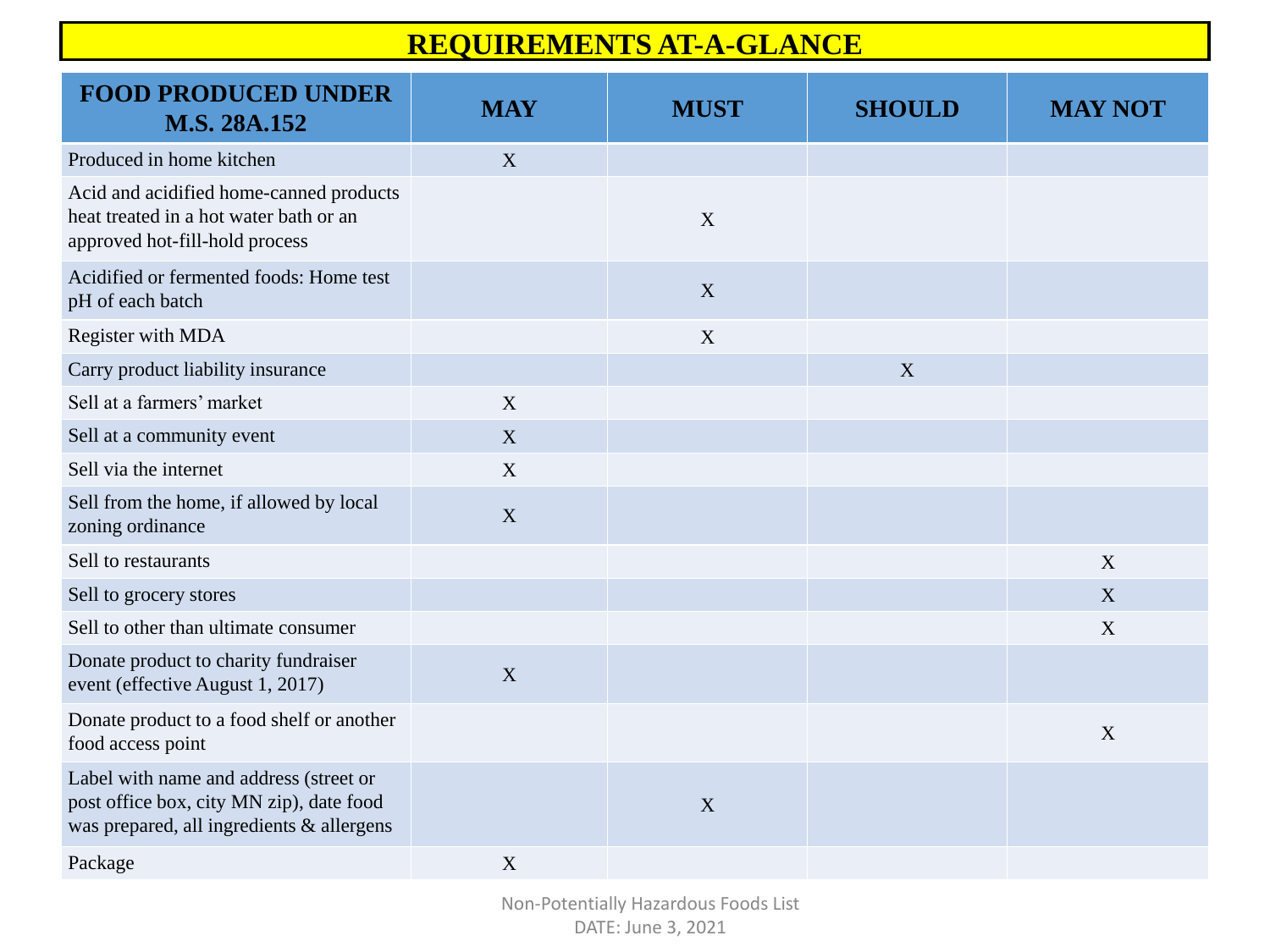## **REQUIREMENTS AT-A-GLANCE**

| <b>FOOD PRODUCED UNDER</b><br>M.S. 28A.152                                                                                | <b>MAY</b> | <b>MUST</b>      | <b>SHOULD</b> | <b>MAY NOT</b> |
|---------------------------------------------------------------------------------------------------------------------------|------------|------------------|---------------|----------------|
| Place sign at point of sale stating:<br>"Products are homemade and not subject<br>to inspection."                         |            | $\boldsymbol{X}$ |               |                |
| Display Minnesota Cottage Food<br>Registration card at point of sale                                                      | X          |                  |               |                |
| Report income to IRS                                                                                                      |            | X                |               |                |
| Charge Sales Tax, if applicable. See MN<br>Department of Revenue,<br>https://www.revenue.state.mn.us/guide/sal<br>es-food |            | X                |               |                |
| Request an inspection                                                                                                     | X          |                  |               |                |
| Sampling and food demo M.S. 28A.151                                                                                       | X          |                  |               |                |
| Food product may not be shipped                                                                                           |            |                  |               | X              |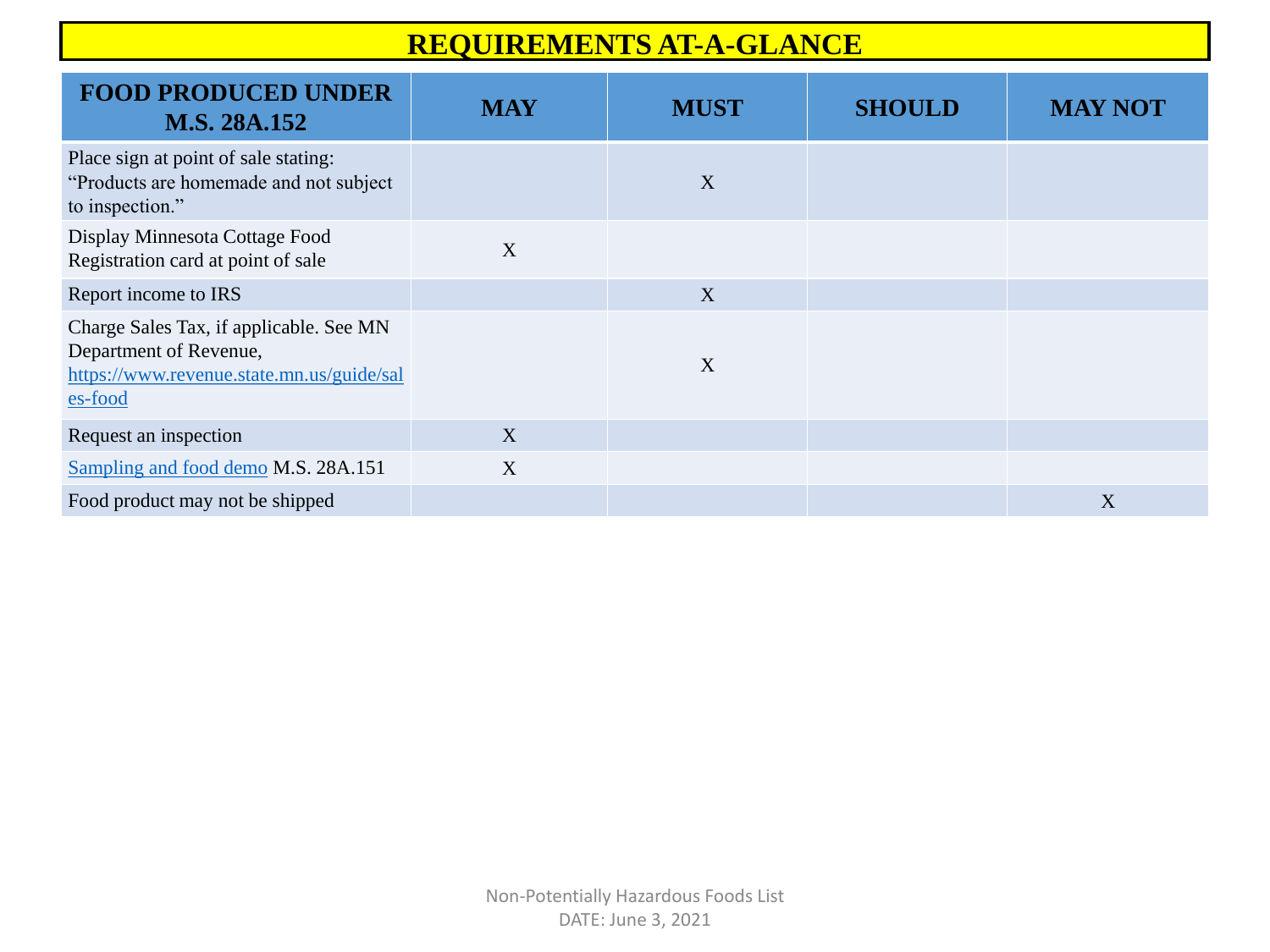# **APPENDIX**

- University of Minnesota Extension Cottage Food Resource Hub. Find links and recommended resources to assist or grow your cottage food business. <https://extension.umn.edu/food-entrepreneurs/cottage-foods-resource-hub>
- *Come and Bake It.* Volumes I and II. Tested recipes for icings and frostings. NOTE: Only some of the recipes are legal in Minnesota, we use two parameters:  $pH \le 4.6$  or  $a_w \le 0.85$ <https://texascottagefoodlaw.com/recipes/>.
- Minnesota Tomato Mixture: <https://extension.umn.edu/preserving-and-preparing/canning-minnesota-tomato-mixture>
- *So Easy to Preserve*. Tested recipes from the University of Georgia. National Center for Home Food Preservation. [https://setp.uga.edu/.](https://setp.uga.edu/)
- National Center for Home Food Preservation. [http://nchfp.uga.edu/.](http://nchfp.uga.edu/)
- [University of Minnesota Extension. Food Preservation website.](https://extension.umn.edu/food-safety/preserving-and-preparing) https://extension.umn.edu/food-safety/preserving-andpreparing.
- Fresh Preserving | Ball® Kerr® Jars & Home Canning. [Freshpreserving.com](https://www.freshpreserving.com/home).

## **TESTED RECIPES RESOURCES**

- Market Fresh Food Testing Laboratory, (612)331-4050, Minneapolis,<http://www.marketfreshlabs.com/>.
- Minnesota Valley Testing Lab, (507) 354-8517, New Ulm, [http://www.mvtl.com/.](http://www.mvtl.com/)
- Medallion Labs, 1-800-245-5615 or (763)764-4453, Minneapolis, <https://www.medallionlabs.com/>.
- Mocon, Minneapolis, (763) 493-6370, [https://www.mocon.com/.](https://www.mocon.com/)

## **TESTING LABS**

You may choose a commercial testing lab that fits your needs. Pricing varies but averages \$15/pH test, \$30/water activity and \$100/alcohol content test/per product.